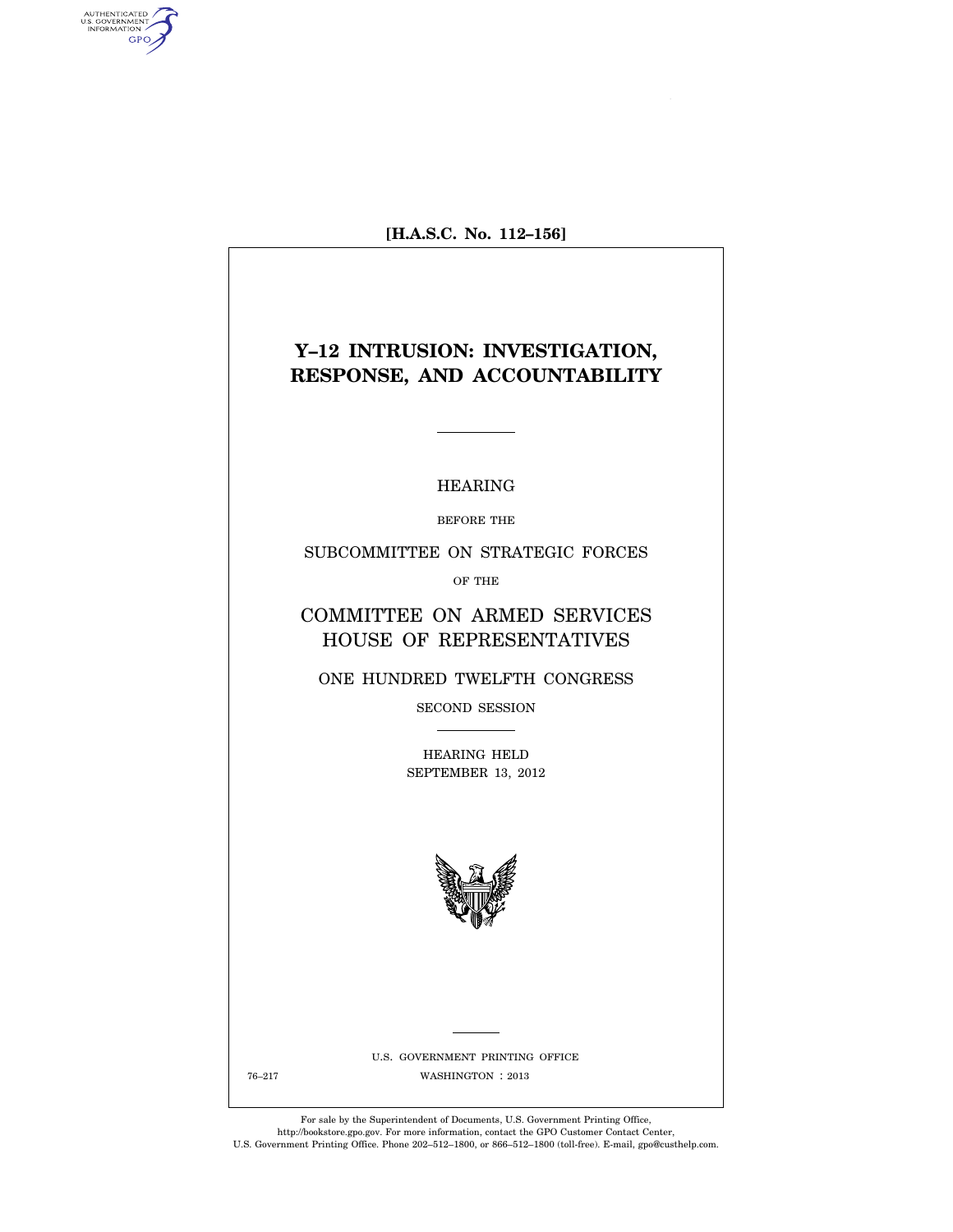#### SUBCOMMITTEE ON STRATEGIC FORCES

MICHAEL TURNER, Ohio, *Chairman* 

TRENT FRANKS, Arizona DOUG LAMBORN, Colorado MO BROOKS, Alabama MAC THORNBERRY, Texas MIKE ROGERS, Alabama JOHN C. FLEMING, M.D., Louisiana SCOTT RIGELL, Virginia AUSTIN SCOTT, Georgia

LORETTA SANCHEZ, California JAMES R. LANGEVIN, Rhode Island RICK LARSEN, Washington MARTIN HEINRICH, New Mexico JOHN R. GARAMENDI, California BETTY SUTTON, Ohio RON BARBER, Arizona

TIM MORRISON, *Professional Staff Member*  DREW WALTER, *Professional Staff Member*  LEONOR TOMERO, *Professional Staff Member*  ERIC SMITH, *Staff Assistant*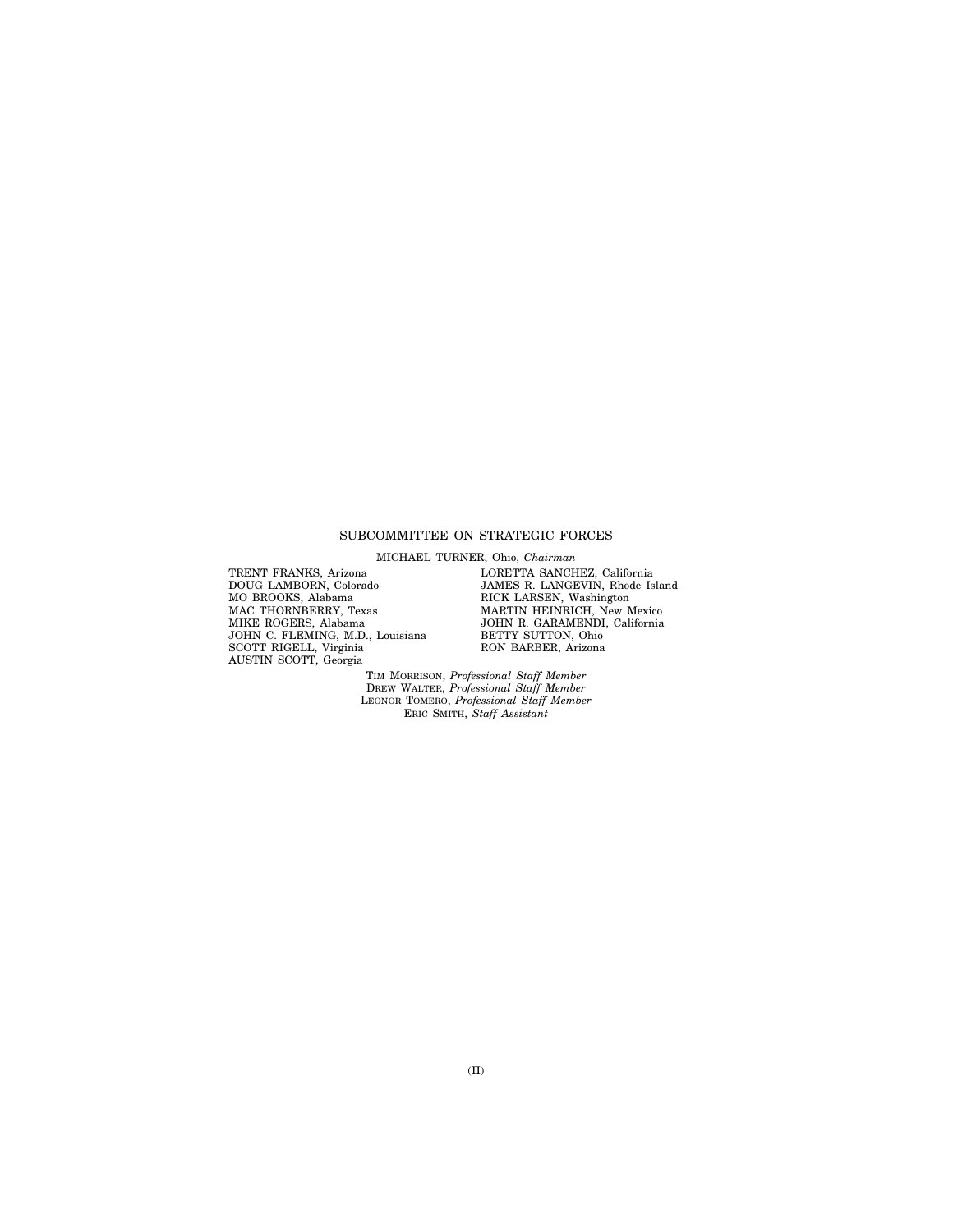# C O N T E N T S

#### CHRONOLOGICAL LIST OF HEARINGS

#### 2012

Page

| HEARING:                                                                   |   |
|----------------------------------------------------------------------------|---|
| Thursday, September 13, 2012, Y-12 Intrusion: Investigation, Response, and |   |
|                                                                            |   |
| APPENDIX:                                                                  |   |
|                                                                            | Q |

# **THURSDAY, SEPTEMBER 13, 2012**

## **Y–12 INTRUSION: INVESTIGATION, RESPONSE, AND ACCOUNTABILITY**

### STATEMENTS PRESENTED BY MEMBERS OF CONGRESS

| Sanchez, Hon. Loretta, a Representative from California, Ranking Member, |                |
|--------------------------------------------------------------------------|----------------|
|                                                                          | $\overline{4}$ |
| Turner, Hon. Michael, a Representative from Ohio, Chairman, Subcommittee |                |
|                                                                          |                |
|                                                                          |                |

### WITNESSES

| Miller, Hon. Neile L., Principal Deputy Administrator, National Nuclear Secu- |   |
|-------------------------------------------------------------------------------|---|
| rity Administration (Ms. Miller did not provide an opening statement dur-     |   |
|                                                                               |   |
| Poneman, Hon. Daniel B., Deputy Secretary of Energy, U.S. Department          |   |
|                                                                               | 6 |

#### APPENDIX

| PREPARED STATEMENTS:                                     |    |
|----------------------------------------------------------|----|
|                                                          | 20 |
|                                                          | 17 |
|                                                          | 13 |
| DOCUMENTS SUBMITTED FOR THE RECORD:                      |    |
| There were no Documents submitted.                       |    |
| WITNESS RESPONSES TO QUESTIONS ASKED DURING THE HEARING: |    |
| [There were no Questions submitted during the hearing.]  |    |
| QUESTIONS SUBMITTED BY MEMBERS POST HEARING:             |    |
|                                                          | 33 |
|                                                          |    |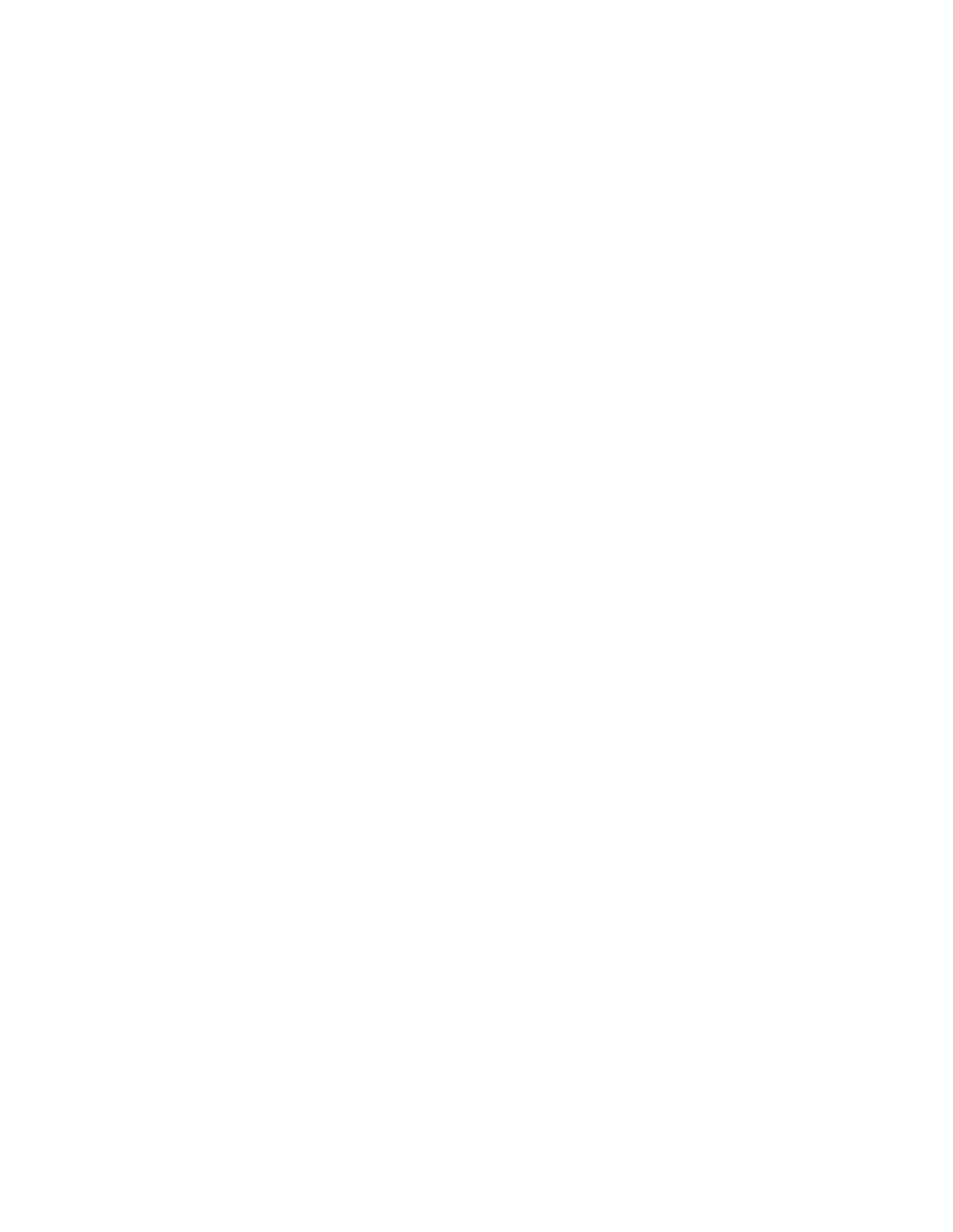#### **Y–12 INTRUSION: INVESTIGATION, RESPONSE, AND ACCOUNTABILITY**

HOUSE OF REPRESENTATIVES, COMMITTEE ON ARMED SERVICES, SUBCOMMITTEE ON STRATEGIC FORCES, *Washington, DC, Thursday, September 13, 2012.* 

The subcommittee met, pursuant to call, at 2:07 p.m., in room 2118, Rayburn House Office Building, Hon. Michael R. Turner (chairman of the subcommittee) presiding.

#### **OPENING STATEMENT OF HON. MICHAEL TURNER, A REP-RESENTATIVE FROM OHIO, CHAIRMAN, SUBCOMMITTEE ON STRATEGIC FORCES**

Mr. TURNER. I think you are all aware that votes are going to be called soon on the House floor.

I think everyone is aware that the structure of today's hearing is we are going to have opening statements from myself and my ranking member, Loretta Sanchez, and then we will be going into closed session for the questions and answers. And so we will both then commence to offer our opening statements.

I would like to welcome everyone to today's hearing on the recent security breach at the Y–12 National Security Complex.

As we all know from the press accounts, in the predawn hours of Saturday, July 28, three nuclear disarmament activists trespassed onto the grounds of the Y–12 complex in Oak Ridge, Tennessee. The activists, including an 82-year-old Catholic nun, who is present with us today, cut through several fences and entered the high-security "Protected Area" surrounding the Highly Enriched Uranium Materials Facility, HEUMF. The activists defaced an exterior building with spray paint, human blood, posters, crime scene tape, and other items before eventually being stopped and detained by members of the protective force. Reportedly, even once on the scene, the initial protective force member apparently did not respond with appropriate urgency.

This level of intrusion in the perimeter of a supposedly highly secure nuclear weapons facility is unprecedented, and it is absolutely unacceptable. It is outrageous to think that the greatest threat to the American public from weapons of mass destruction may be the incompetence of DOE [Department of Energy] security.

I want to say that again.

Because I have had hearing after hearing—I have participated both on this committee and with the Oversight and Government Reform Committee where we have raised the issue repeatedly of the security at these facilities. There is no margin for error for security at these facilities, and it is outrageous to think that the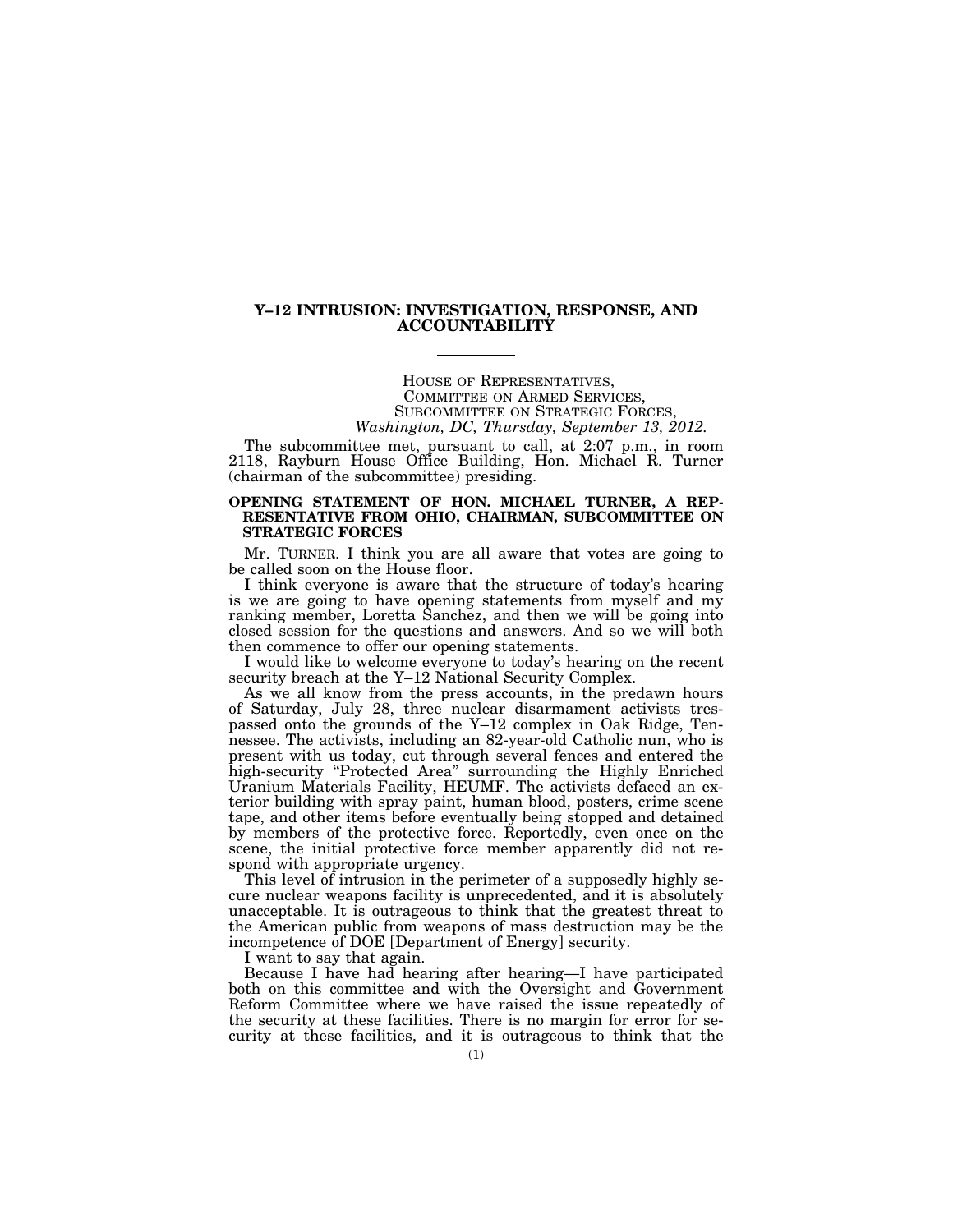greatest threat to the American public from weapons of mass destruction may actually be the incompetence of DOE security to be unable to keep these facilities secure.

Now I have just recently thanked one of the protesters for bringing this to light, to thank God that we did not have the security threat that could have been. If the facility had actually been under attack and all of these systems had failed, we would have had an absolute catastrophe. Instead, we have an embarrassment, but, thank God, an exposure of the issues and the problems of DOE that I know Members of Congress have been complaining about for a decade, because I have been one of them.

Let me be clear: I rank this failure alongside the Air Force's unauthorized shipments of nuclear weapons to Barksdale Air Force Base in 2007 and nuclear weapons components to Taiwan, which was reported in 2008.

From our oversight of these incidents, the subcommittee is intimately familiar with how systemic failures—coupled with a lack of leadership attention—can lead to massive failures in a business with room for none.

The 2007 Air Force incident revealed deep and systemic flaws throughout the Air Force enterprise that allowed that incident to occur. It also revealed that both on-the-ground personnel and senior leaders in the Air Force had taken their eyes off the ball when it came to nuclear weapons. Tellingly, we saw Secretary of Defense Gates take strong action to hold these people accountable and fix the system.

As the Y–12 investigations proceed, I expect to see similarly strong actions with regard to the July 28 incident and the leadership, management, and oversight failures that enabled it to occur.

I have deep reservations regarding NNSA's [National Nuclear Security Administration] nuclear weapons security posture going back many years. Some of my first direct encounters with nuclear weapons occurred in the early 2000s. A visit to Y–12's old nuclear facilities and a ride-along with NNSA's Office of Secure Transportation left me deeply concerned that we were not paying sufficient attention to the security of our nuclear weapons, and my concerns have been borne out by what we saw in this incident.

And let's remember, it was because of massive security problems and mismanagement at DOE that led this committee to create NNSA in 1999. This Y–12 incident is just one more indicator that the creation of NNSA has not fixed the problem. Twelve years later and the entire nuclear weapons enterprise, from the budget process to facilities construction and now even basic security, is fundamentally broken.

Ranking Member Sanchez and I spoke earlier, and we agreed that the system is broken. The ranking member and I have pledged to conduct a subcommittee investigation and ensure we get to the root causes of this failure.

We both want strong and effective Federal oversight of the nuclear enterprise, and we want the responsible Federal and contractor officials to be held accountable. This must never happen again. We must make it clear that these failures cannot be repeated and those responsible are held accountable. Ms. Sanchez and I will demand it.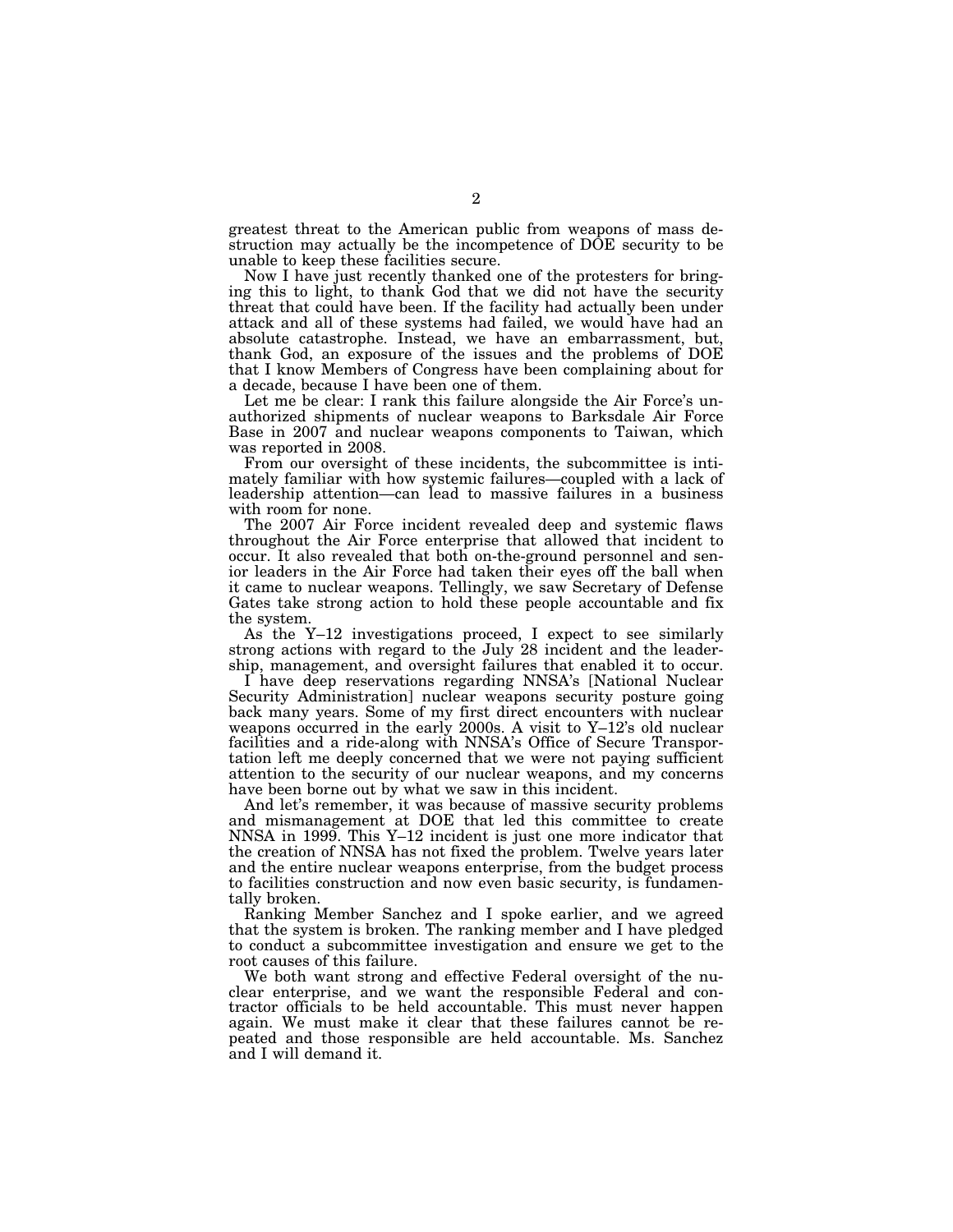Perhaps most troubling to me is that we have heard that there were many indicators of problems with Y–12 security prior to July 28 that include sky-high false- and nuisance-alarm rates, cameras that were broken for  $\vec{6}$  months, and huge maintenance backlogs of security critical equipment.

Some of these indicators go back several years, and many of them were reported to NNSA's  $Y-12$  site office on a daily or weekly basis. But no one reacted. No one at the contractors, NNSA, or DOE followed up on these indicators and forced corrective action. I am simply shocked by the failure to recognize a near meltdown of critical security lapses that were known well before this incident occurred. And, again, thank God that it wasn't an actual attack on the facility.

It appears that the Federal overseers were focused on the wrong things. There was plenty of paperwork but no recognition of or action on these problems. This is mind-boggling and may be the new textbook definition of ''missing the forest for the trees.''

Here are some basic questions:

Who knew that these cameras were out for so long?

Who knew that the false alarm rates were so high?

Who knew about the huge backlog of security maintenance and the overreliance on compensatory measures?

Who should have known these things who did not?

And did anyone do anything to fix them?

And, if they haven't, have they been fired and why not?

As far as I can tell, the only individual who has been fired is the Y–12 protective force officer who initially, if belatedly and incompetently, responded to the alarms. And he may get rehired as part of a union protest.

Others at both contractors and NNSA have been reassigned or allowed to retire. This does not fit my definition of accountability and certainly does not follow the example set 4 years ago by Secretary Gates.

Some more complex but equally important problems involve the bifurcation of responsibility and accountability for security at Y–12. Shortly after the July 28th incident, NNSA decided the dual prime contracts at Y–12—one for the protective force and one for the broader management of Y–12—resulted in less effective security. Two contractors were responsible for security, and they didn't communicate or coordinate like they needed to. NNSA fixed this problem immediately after the incident by making one a subcontract to the other.

However, this bifurcation of responsibility and accountability for security also exists on the Federal side. Both DOE and NNSA have security offices responsible for setting security policies, conducting oversight, and ensuring effective security is in place. So far, we have yet to see NNSA and DOE recognize the problems in their own house, even though they immediately recognized it in their contractors.

Instead, I am seeing a lot of bureaucratic finger pointing between NNSA, DOE, and the two contractors at Y–12. This bureaucratic backstabbing is also now playing out in the *Washington Post*, with details of supposedly classified reports being leaked to the press. That leaking alone is deeply troubling, and I expect our witnesses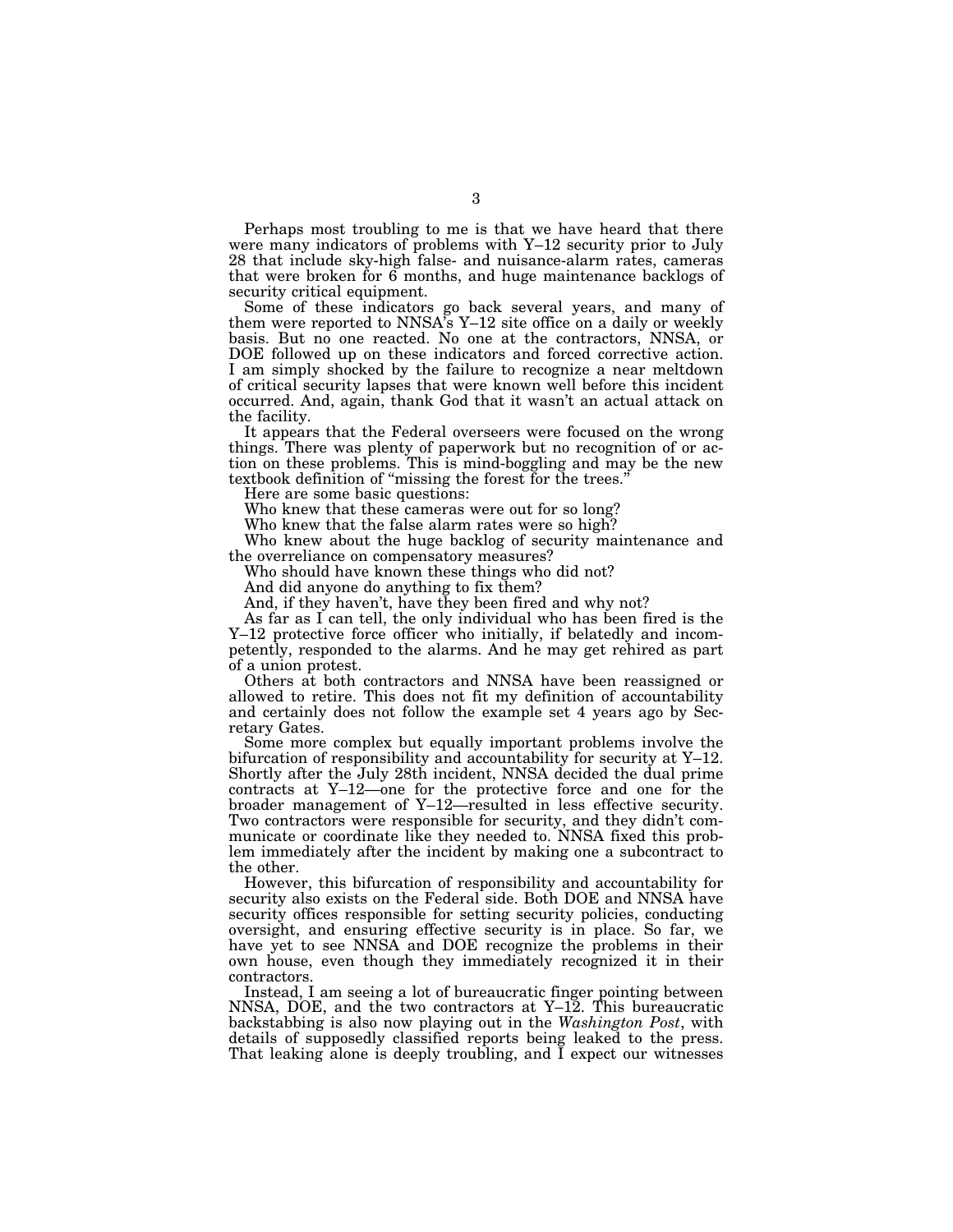to tell us what they are doing to track down where this was leaked from and end it. All of this is just another indication that the system is broken.

There is something deeply and fundamentally wrong with the culture in the Forrestal building. If this type of bureaucratic warfare had erupted at DOD after the Minot and Taiwan incidents, Secretary Gates would have had those people terminated immediately.

I am going to place the remaining portion of my opening statement in the record so that I can make certain my ranking member has sufficient time to enter hers.

I just want to conclude with this.

This is outrageous, unacceptable, and absolutely has to be fixed. The American public expects that we would have the highest level of security. There is a staff member on this committee who opined that the day-care center on Capitol Hill may be more protected than our nuclear weapons were on that night at Y–12. It is unacceptable. There are people who had responsibility for it, and they should be held accountable. And, the system needs to be fixed.

[The prepared statement of Mr. Turner can be found in the Appendix on page 13.]

Mr. TURNER. I turn to my ranking member, Loretta Sanchez.

#### **STATEMENT OF HON. LORETTA SANCHEZ, A REPRESENTATIVE FROM CALIFORNIA, RANKING MEMBER, SUBCOMMITTEE ON STRATEGIC FORCES**

Ms. SANCHEZ. Thank you, Mr. Chairman, and thank you before us.

Since our last hearing to examine NNSA management and the risks for nuclear safety and security, we had this intrusion of Y– 12 and the inadvertent spread of technetium at one of our nuclear weapons laboratories. These are but two recent occurrences that highlight the continued need and the importance of closely examining safety and security reforms, and we need to address what risks are there.

I'd like to thank Chairman Turner for consistently, over this past year in particular, focusing this committee on the oversight issues as they relate to what we are going to discuss today. Because, I do believe that we have clearly an unacceptable problem with respect to management of security and safety. And, we need to fix these problems.

I join the chairman in welcoming Deputy Secretary Dan Poneman and Deputy Administrator Neile Miller to help us take a closer look at the recent security breach at Y–12. I thank DOE Inspector General Gregory Friedman; DOE's Chief Health, Safety and Security Officer Glenn Podonsky; and Acting Chief and Associate Administrator for the Office of Defense Nuclear Security at NNSA Jeff Harrell, who are here and available for questioning but not necessarily sitting right in front of us.

So I think it is pretty historical, this issue that happened on July 28. Thank God it was peace activists, and thank God it was Sister Rice who was coming through these fences—four perimeter fences—at what most of us would expect to be one of the most secure sites in the world.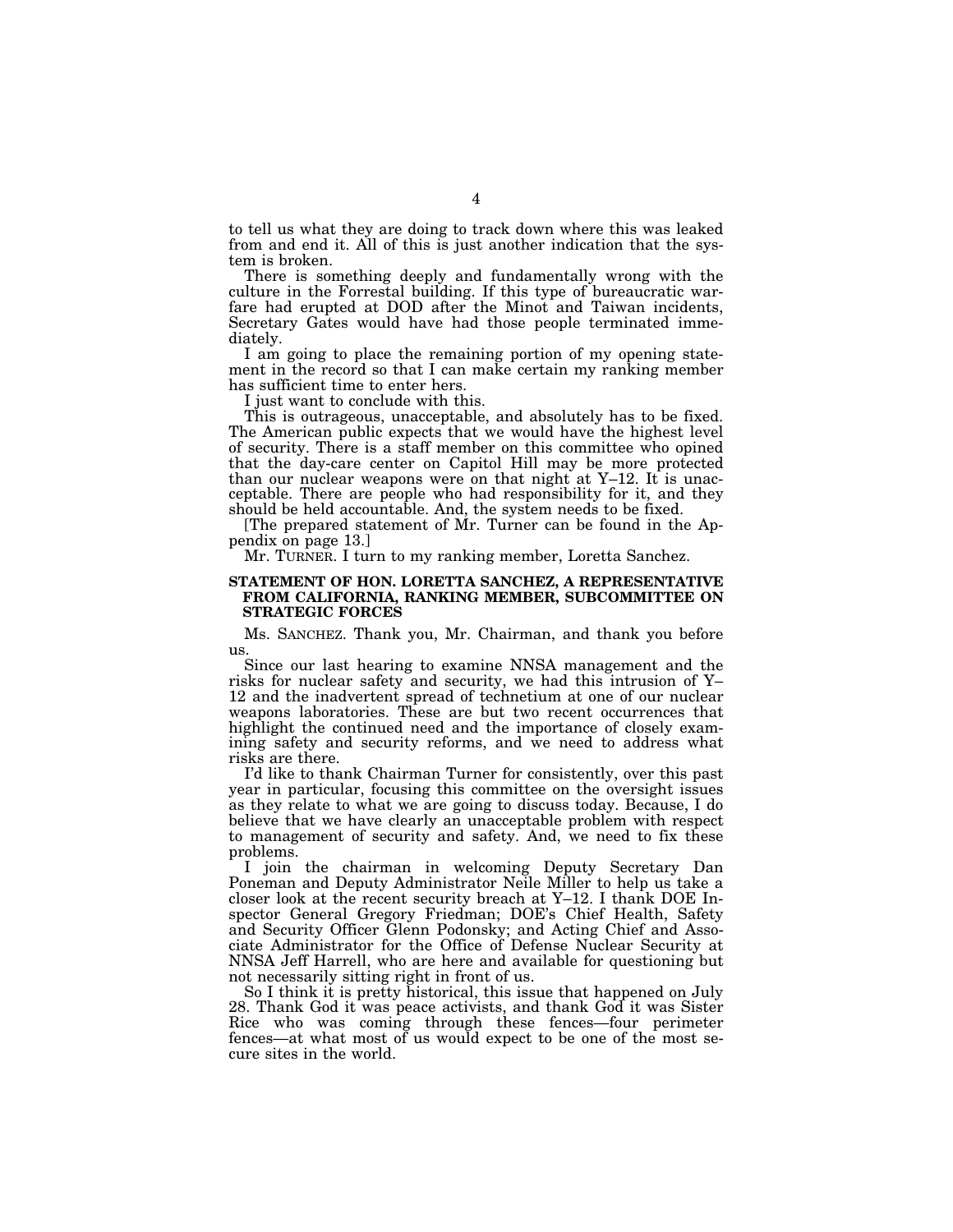This is a problem. Not only did they penetrate the security, but once they were able to reach the central storage facilities for nuclear weapons grade uranium, the security response didn't know what to do and wasn't very good at taking a look at what was going on and following procedures, most importantly, that weren't as laid out as all of us thought they would be and, of course, nonfunctioning equipment, communication deficiencies, all sorts of problems that we now are going to take a look at.

It is clear that taxpayers in particular and even just from a safety standpoint Americans need much more than what we saw on that night. So, as Chairman Turner emphasized, we are extremely concerned about the deficiencies that came to light.

First, the contractor's poor performance is inexcusable. From the Department of Energy Inspector General Report, we know that one of the cameras had been left out of service for approximately 6 months. And what we learned yesterday, in the testimony given yesterday, that some of the cameras actually worked, but they were simply turned off and that people who were coming to be the safety net didn't know which cameras were on or that even cameras were off. That's a major problem.

On top of these glaring deficiencies, reports last week revealed possible cheating by the contractor on the security inspection tests that had been ordered as part of the DOE response to the Y–12 intrusion.

Secondly, the abysmal failure by the contractors, I am concerned about a weakening of the Federal oversight process that appears to have promoted a ''hands-off'' approach.

At the NNSA level, it appears that site officials knew about several of these deficiencies and yet did not force the contractors to take the much-needed corrective actions. The DOE–IG [Department of Defense Inspector General] report notes with reference to over-reliance at  $Y-1\overline{2}$  on the use of compensatory measures to address equipment failures that directly impacted security readiness.

Moreover, as baffling as the deficiencies brought to light by this intrusion are, last year's performance evaluation of B&W [The Babcock & Wilcox Company]  $Y-12$ —the draft of which is written by the contractor and merely reviewed by the NNSA officials—gave B&W Y–12 a stellar review. More specifically, B&W Y–12, responsible for delaying the repair cameras for months and failing to do the required maintenance that would have reduced the rate of false alarms, received as a rating of excellent for its safeguards and security work, contributing to B&W Y–12 receiving  $$5\overline{1}$  million in incentive fee for fiscal year 2011.

Last year, in an initiative to address concerns of excessive and overly burdensome oversight, the Department of Energy streamlined and eliminated many DOE safety and security directives despite questions about the impact that would have. Questioning this initiative, the GAO [Government Accountability Office] noted in April of 2012 "that the benefits of this reform are unclear because the DOE did not determine if the original directives were in fact burdensome and the reform did not fully address the safety concerns.''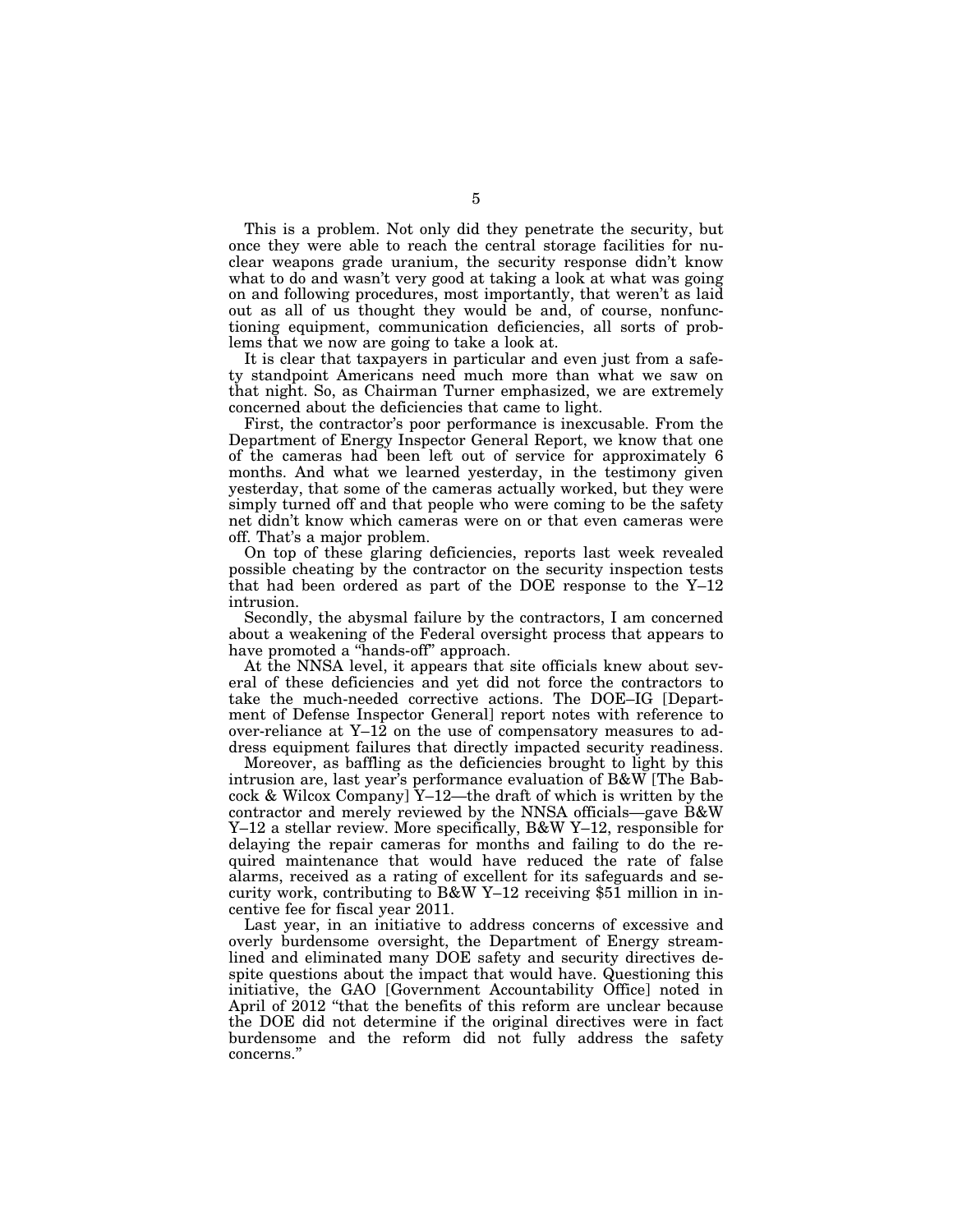Mr. Chairman, we have votes on the floor. You and I both know that. I would like to put forward the rest of my statement for the record.

But, truly, we have to take a look at what happened here. I think there is a lot of blame to go around, and we need to correct these issues. And if somebody is not doing their job, we need to figure out how to get it right.

So I thank you for having this hearing. We have the responsibility, and now we have the chance to get this right. We cannot fail the American people.

Thank you.

[The prepared statement of Ms. Sanchez can be found in the Appendix on page 17.]

Mr. TURNER. I thank my ranking member, Ms. Sanchez.

She has reiterated that Members of Congress for a long time have had no confidence in DOE and NNSA in providing security for these facilities, but we had only a feeling, no proof. We now have proof. So this is an issue that has to be addressed.

Secretary Poneman, I am going to give you 3 minutes to summarize an opening statement. We will then return after votes with the remainder of the subcommittee with us and go into a classified briefing to receive additional details.

Secretary Poneman, 3 minutes.

#### **STATEMENT OF HON. DANIEL B. PONEMAN, DEPUTY SECRETARY OF ENERGY, U.S. DEPARTMENT OF ENERGY**

Secretary PONEMAN. Chairman Turner, Ranking Member Sanchez, with your permission, I will summarize and submit my full statement for the record.

Thank you for the invitation to appear before you here today to discuss this very, very important issue. We appreciate the interest and engagement of this committee, and we recognize the important oversight role that you fulfill. We share your commitment to ensure that all of our offices and operations are delivering on our mission safely, securely, and in a fiscally responsible manner.

As the recent incident at Y–12 demonstrates, the Department has fallen short of our own expectations and faces continuing challenges in our goals of continuous improvement. The recent incident, as Secretary Chu has made clear, is unacceptable; and we have taken swift and decisive action to identify and address the problems it revealed across the DOE complex.

Regarding physical protection, we have taken the following immediate steps to improve security: Cameras have been repaired and tested, guard patrols increased, security policies have been strengthened, the number of false and nuisance alarms have been greatly reduced to provide more confidence in the intrusion detection system.

We have addressed leadership issues. The top six leaders at the management and operating contractor and protective force contractor were either allowed to retire or relieved of their duties at Y–12. Five members of the protective force were fired, demoted, or suspended without pay.

On the Federal side, the Chief of Defense Nuclear Security for the NNSA at headquarters has been reassigned pending the out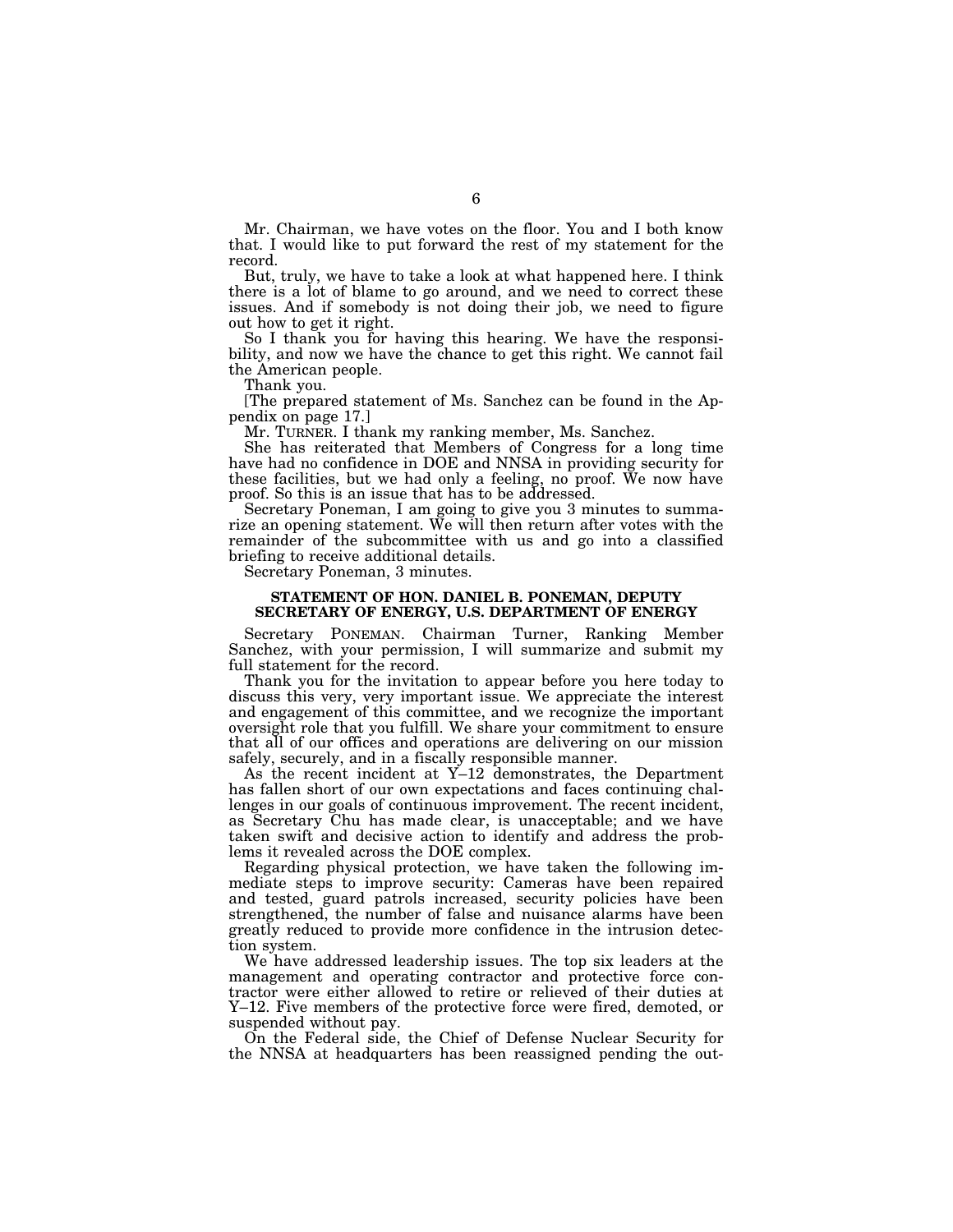come of a review. We have also reassigned the most senior Federal security official who was at the site at the time, also pending the outcome of our internal reviews.

We have taken steps to deal with the problems that were revealed in our contracts at Y–12. Security functions at the Y–12 site have been brought under one contract, as you noted, Mr. Chairman, to ensure continuity of operations and line of command.

A formal show cause letter was issued to the contractor that covers the entire scope of operations at Y–12, including security. This is a first step toward potentially terminating the contracts for both the management and operations site contractor and the security subcontractor. Past performance, including these deficiencies and terminations, will be considered in the awarding of future contracts.

When it comes to the protective forces, we immediately acted to improve the security culture at Y–12. The entire site workforce was required to undergo additional security training. Nuclear operations at the site were suspended until retraining was complete. The former head of security from Pantex moved to  $\bar{Y}$ –12 to lead the effort to reform the security culture at the site.

Site managers at all DOE facilities with nuclear material were directed to provide their written assurance that all nuclear facilities are in full compliance of the Department's security policies and directives, as well as internal policies established at the site level.

We will continue to investigate. We will leave no stone unturned, Mr. Chairman and Ranking Member Sanchez, as we investigate what led to this unacceptable incident at Y–12; and we will aggressively review security across all our sites. We can go into the details of those reviews when you come back. I know you have to vote.

In conclusion, the series of personnel and management changes that I have just described were made to assure the highest level of security at the site and across the DOE complex. To manage this transition, we have brought some of the best security experts from our enterprise to Y–12 to act quickly to address the security shortcomings at the site. We are also working to make the structural and cultural changes required, appropriately, to secure the facility.

The Secretary and I intend to send a clear message: Lapses in security will not be tolerated. We will leave no stone unturned to find out what went wrong, and we will take the steps necessary to provide effective security at this site and across our enterprise.

And I thank you for your time.

[The prepared statement of Secretary Poneman can be found in the Appendix on page 20.]

Mr. TURNER. We will be adjourned for our classified briefing.

[Whereupon, at 2:25 p.m., the subcommittee adjourned and entered a closed briefing.]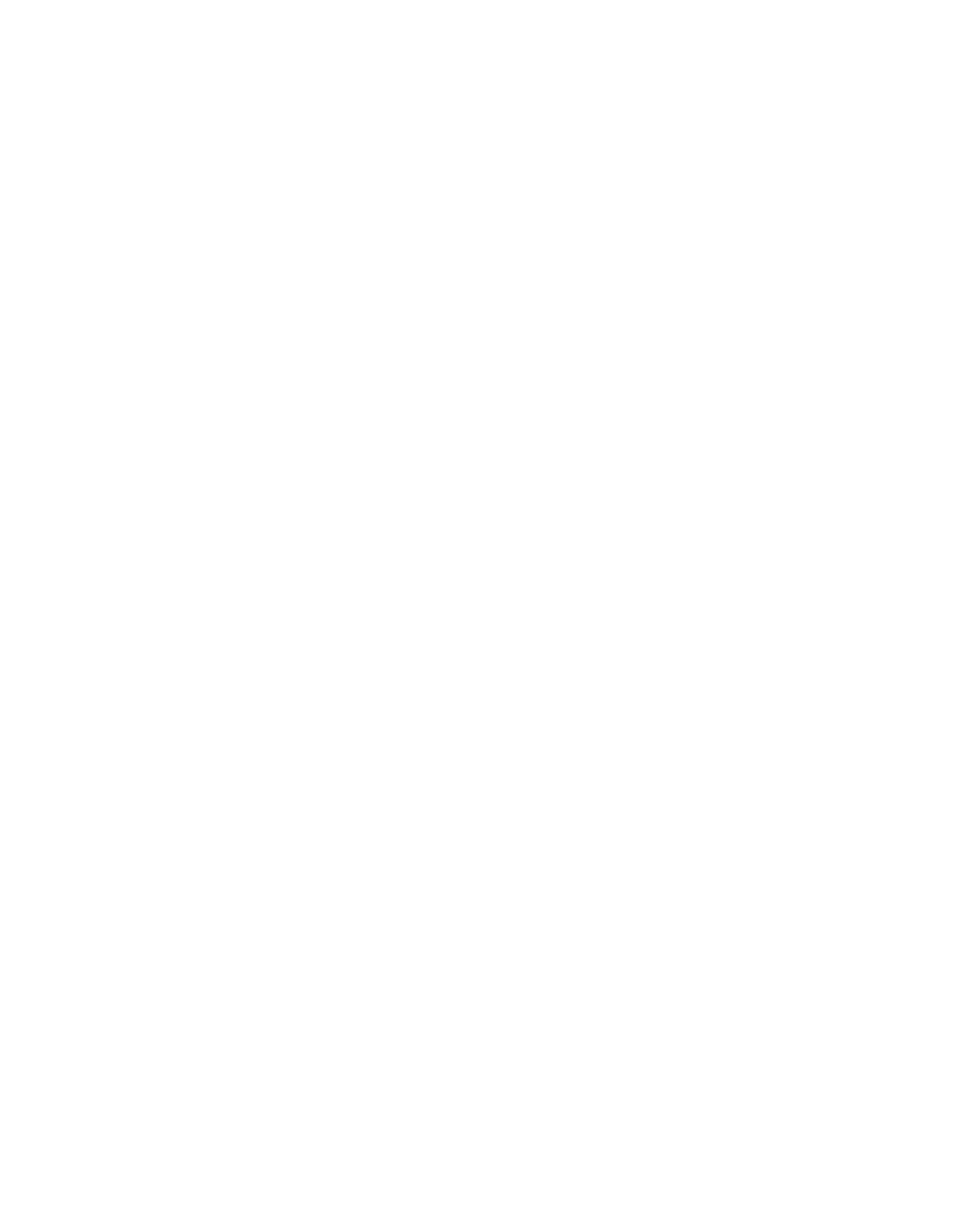# **A P P E N D I X**

SEPTEMBER 13, 2012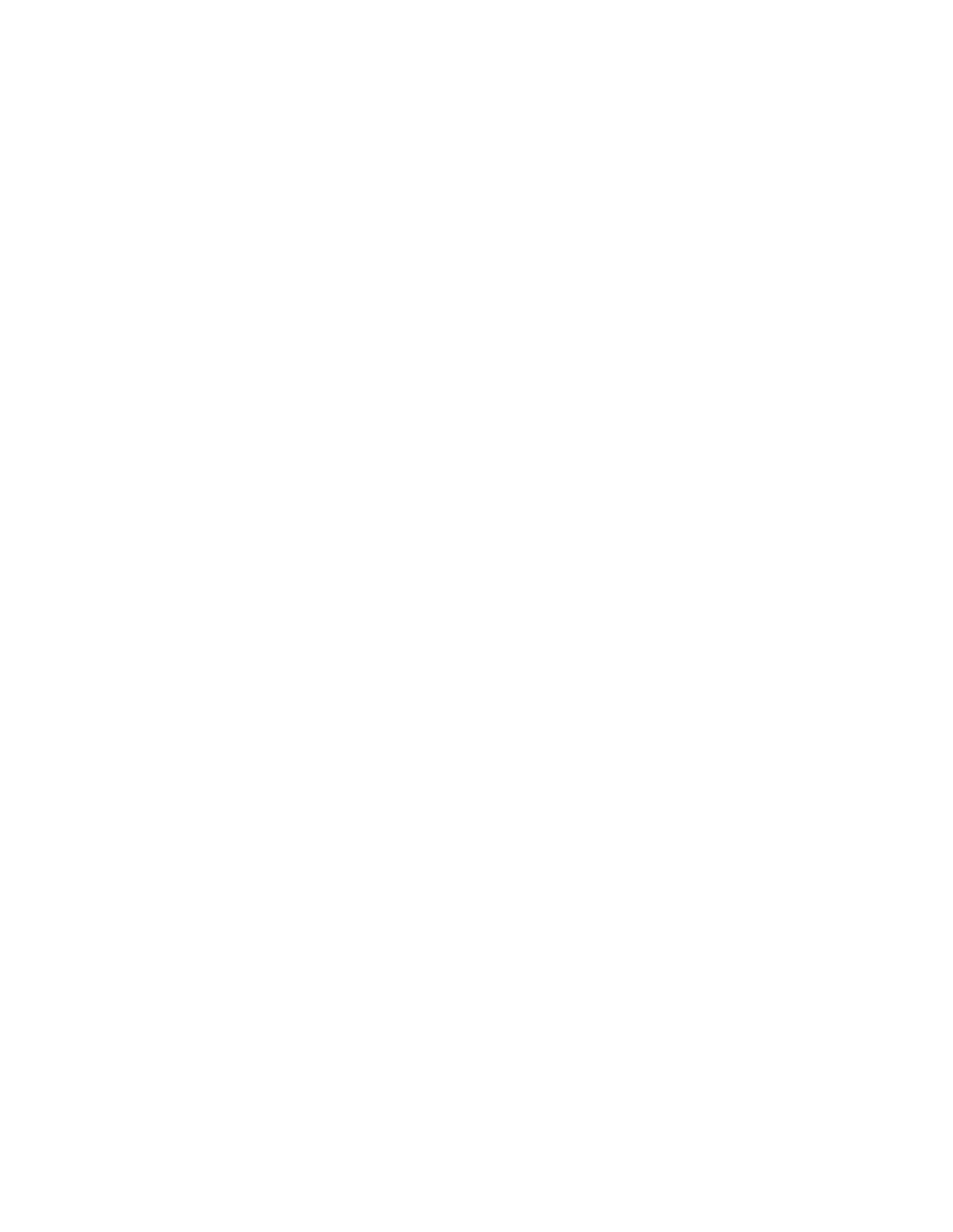# **PREPARED STATEMENTS SUBMITTED FOR THE RECORD**

L,

j.

SEPTEMBER 13, 2012

 $=$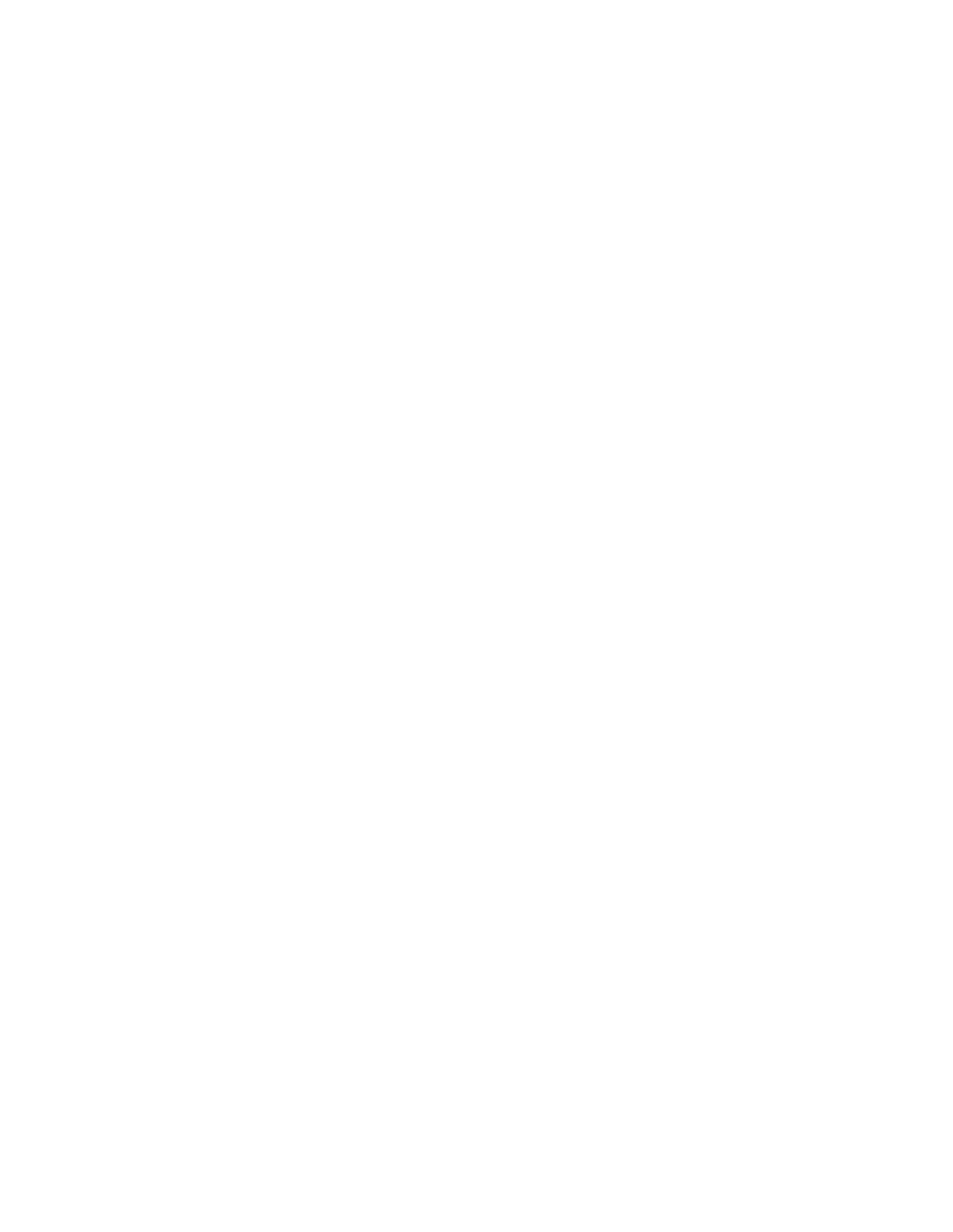#### **Statement of Hon. Michael Turner**

#### **Chairman, House Subcommittee on Strategic Forces**

#### **Hearing on**

### **Y–12 Intrusion: Investigation, Response, and Accountability**

#### **September 13, 2012**

Good afternoon and welcome to today's hearing on the recent security breach at the Y–12 National Security Complex.

As we all know from the press accounts, in the predawn hours of Saturday, July 28, three nuclear disarmament activists trespassed onto the grounds of the Y–12 complex in Oak Ridge, Tennessee. The activists, including an 82-year-old Catholic nun, cut through several fences and entered the high-security ''Protected Area'' surrounding the Highly Enriched Uranium Materials Facility (HEUMF). The activists defaced an exterior side of the building with spray paint, human blood, posters, crime scene tape, and other items before eventually being stopped and detained by members of the protective force. Reportedly, even once on the scene the initial protective force member apparently did not respond with appropriate urgency.

This level of intrusion into the perimeter of a highly secure nuclear weapons facility is unprecedented—and it is completely unacceptable. It is outrageous to think that the greatest threat to the American public from weapons of mass destruction may be the incompetence of DOE security.

Let me be clear: I rank this failure alongside the Air Force's unauthorized shipments of nuclear weapons to Barksdale Air Force Base in 2007 and nuclear weapons components to Taiwan, which was reported in 2008.

From our oversight of those incidents, this subcommittee is intimately familiar with how systemic failures—coupled with a lack of leadership attention—can lead to massive failures in a business with room for none.

The 2007 Air Force incident revealed deep and systemic flaws throughout the Air Force enterprise that allowed that incident to occur. It also revealed that both on-the-ground personnel and senior leaders in the Air Force had taken their eyes off the ball when it came to nuclear weapons. Tellingly, we saw Secretary of Defense Gates take strong action to hold these people accountable and fix the system.

As the Y-12 investigations proceed, I expect to see similarly strong action with regard to the July 28 incident and the leadership, management, and oversight failures that enabled it to occur.

I have had deep reservations regarding NNSA's nuclear weapons security posture going back many years. Some of my first direct en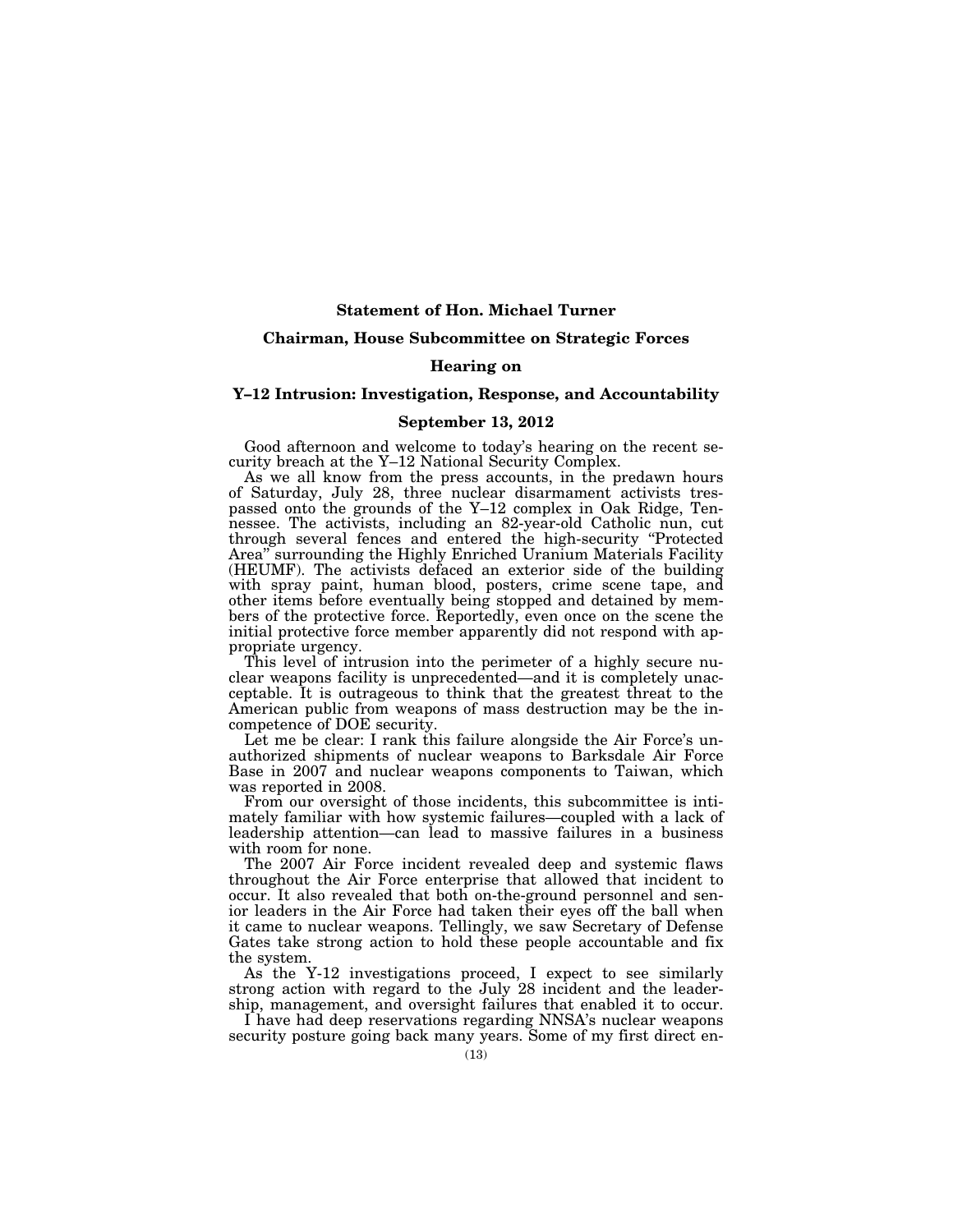counters with nuclear weapons security in the early 2000s—a visit to Y–12's old nuclear facilities and a ride-along with NNSA's Office of Secure Transportation—left me deeply concerned that we were not paying sufficient attention to the security of our nuclear weapons.

And let's remember: it was because of massive security problems and mismanagement at DOE that led this committee to create NNSA in 1999. This Y–12 incident is just one more indicator that creation of NNSA hasn't fixed the problems—12 years later and the entire nuclear weapons enterprise, from the budget process to facilities construction and now basic security, is fundamentally broken.

Ranking Member Sanchez and I spoke earlier, and we agreed that the system is broken. The Ranking Member and I have pledged to conduct a subcommittee investigation and ensure we get to the root causes of these failures.

We both want strong and effective Federal oversight of the nuclear enterprise, and we both want the responsible Federal and contractor officials to be held accountable. This must never happen again. We must make it clear that these failures cannot be repeated and those responsible are held accountable. Ms. Sanchez and I will demand it.

Perhaps most troubling to me is that we have heard that there were many indicators of problems with Y–12's security prior to July 28. These include:

- Sky-high false- and nuisance-alarm rates;
- Cameras that were broken for 6 months; and
- Huge maintenance backlogs of security critical equipment.

Some of those indicators go back several years, and many of them were reported to NNSA's Y–12 site office on a daily or weekly basis. But no one reacted. No one at the contractors, NNSA, or DOE followed up on these indicators and forced corrective action. I am simply shocked by the failure to recognize a near meltdown of critical security lapses that were known well before this incident occurred.

It appears that the Federal overseers were focused on the wrong things. There was plenty of paperwork but no recognition of—or action on—these problems. This is mind-boggling, and may be the new textbook definition of "missing the forest for the trees.

Here are some basic questions:

- Who knew that these cameras were out for so long?
- Who knew that the false alarm rates were so high?
- Who knew about the huge backlog of security maintenance and the overreliance on compensatory measures?
- Who should have known these things?
- Did they do anything to get it fixed?
- Have they been fired?

As far as I can tell, the only individual that has been fired is the Y–12 protective force officer who initially—if belatedly and incompetently—responded to the alarms. And he may get rehired thanks to his union's protest.

Others at both contractors and NNSA have been ''reassigned'' or allowed to retire. This does not fit my definition of accountability,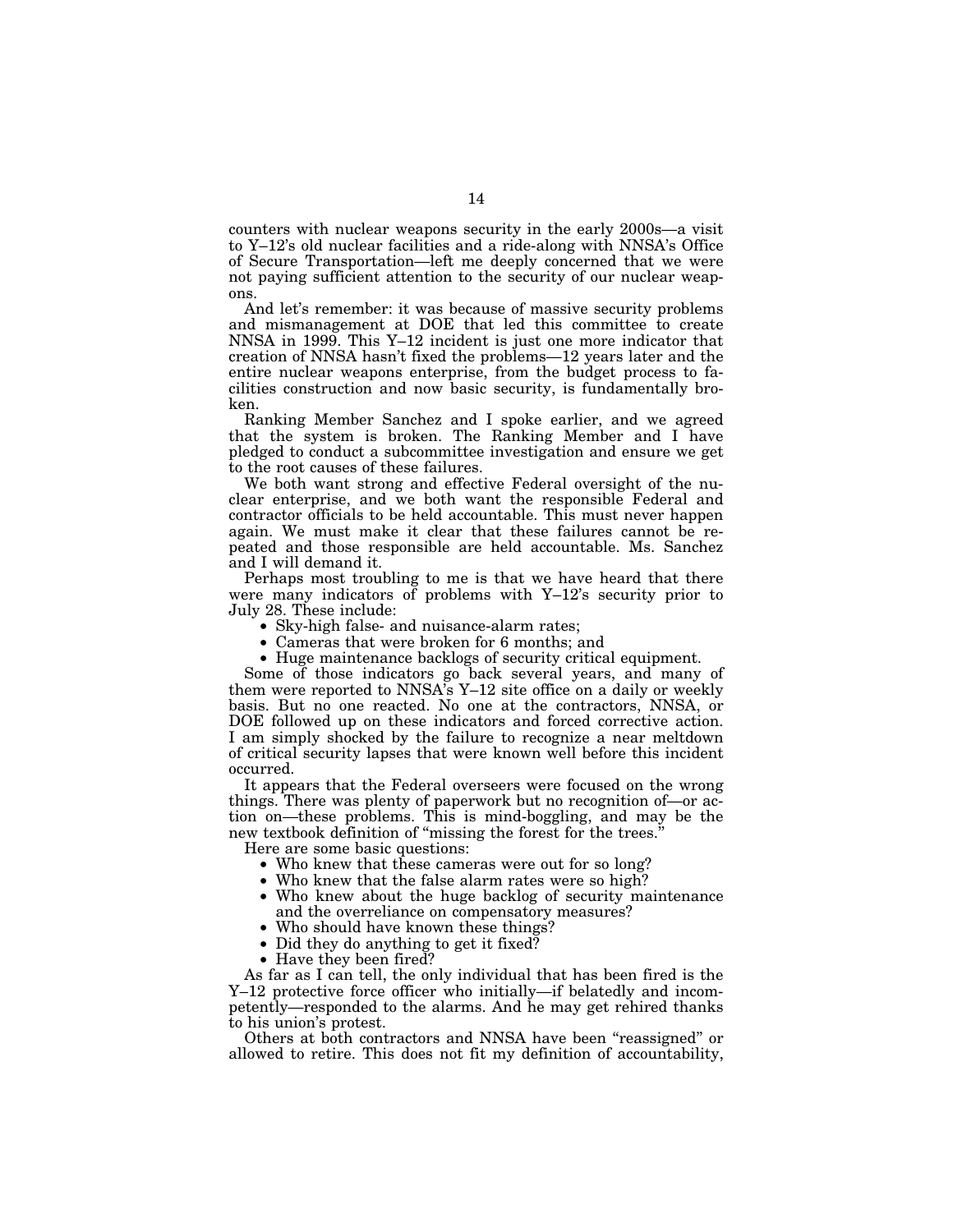and certainly does not follow the example set 4 years ago by Secretary Gates.

Some more complex but equally important problems involve the bifurcation of responsibility and accountability for security at Y–12. Shortly after the July 28 incident, NNSA decided the dual prime contracts at Y–12—one for the protective force and one for the broader management of Y–12—resulted in less effective security. Two contractors were responsible for security, and they didn't communicate or coordinate like they needed to. NNSA fixed this problem immediately after the incident by making one a subcontract to the other.

However, this bifurcation of responsibility and accountability for security also exists on the Federal side: both DOE and NNSA have security offices responsible for setting security policies, conducting oversight, and ensuring effective security is in place. So far, we have yet to see NNSA or DOE recognize this problem in their own house—even though they immediately recognized it in their contractors.

Instead, I'm seeing a lot of bureaucratic finger-pointing between NNSA, DOE, and the two contractors at Y–12. This bureaucratic backstabbing is also now playing out in the *Washington Post*, with details of supposedly classified reports leaked to the press. That leaking alone is deeply troubling and I expect our witnesses will tell us what they are doing to track that down and put an end to it. All of this is just another indication that the system itself is broken.

There is something deeply and fundamentally wrong with the culture in the Forrestal building. If this type of bureaucratic warfare had erupted at DOD after the Minot and Taiwan incidents, Secretary Gates would have had those involved terminated immediately.

Continuing with the status quo—doing more of the same—isn't going to resolve the root causes of NNSA and DOE's long history of security failures. Dozens of reports and other indicators show the system itself is broken, in addition to leadership, management, and personnel failures.

As one example, an independent study of NNSA security conducted by Admiral Rich Mies back in 2005 found that many of the problems their study identified, ''are not new; many continue to exist because of a lack of clear accountability, excessive bureaucracy, organizational stovepipes, lack of collaboration, and unwieldy, cumbersome processes.''

As the sole authorizing committee with jurisdiction for the nation's nuclear security activities, we take this incident very seriously. We must understand the details of what actually happened during this incident and the failures that allowed it to happen. We must also understand what corrective actions are being taken, who is being held accountable, and the ongoing investigations. And, as I mentioned, the Ranking Member and I are in lock-step about this. There are no politics here.

To enable this in-depth discussion, we must get beyond the press accounts and discuss sensitive details. Therefore, with agreement of the Ranking Member, after opening statements from the witnesses we are going to immediately transition into a classified ses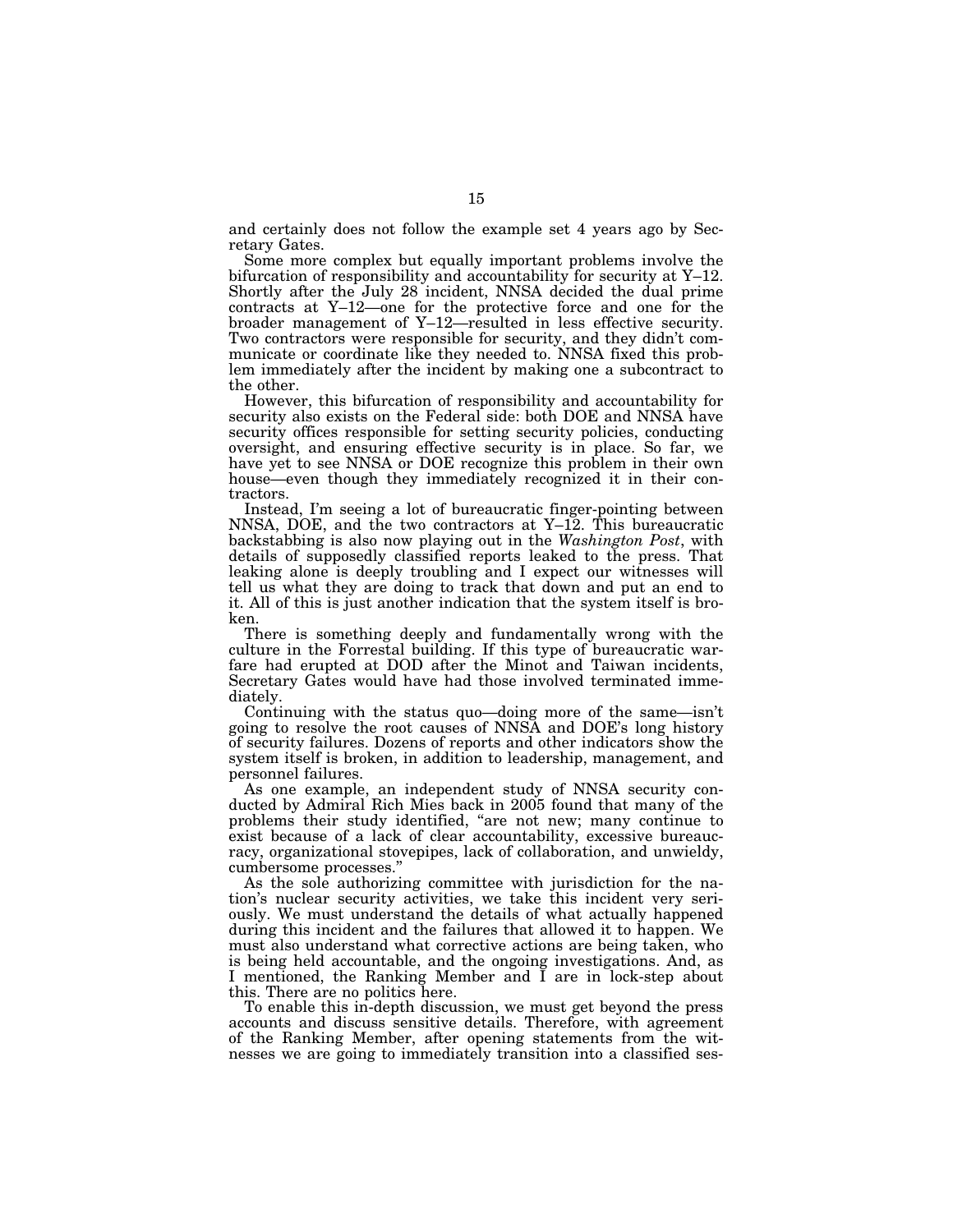sion. We want a full and vigorous discussion—and this can only take place in a closed session. The subcommittee will continue to conduct rigorous oversight of this matter in the months ahead, and we anticipate further subcommittee oversight activities in the future.

Today, we have two of the senior officials responsible for ensuring nuclear security at DOE facilities. They are:

- The Honorable Daniel B. Poneman, Deputy Secretary of Energy, U.S. Department of Energy; and
- The Honorable Neile L. Miller, Principal Deputy Administrator, National Nuclear Security Administration.

Thank you to our witnesses for appearing today—we look forward to your testimony and the detailed discussion during the subsequent briefing. I know we all want to make sure this doesn't happen again—because next time it may not be an 82-year-old nun.

I'd like to note that during a recent office visit with Deputy Secretary Poneman, he agreed that DOE, NNSA, and its contractors would fully cooperate with the subcommittee's investigation. I thank him for that commitment and look forward to our continuing discussion.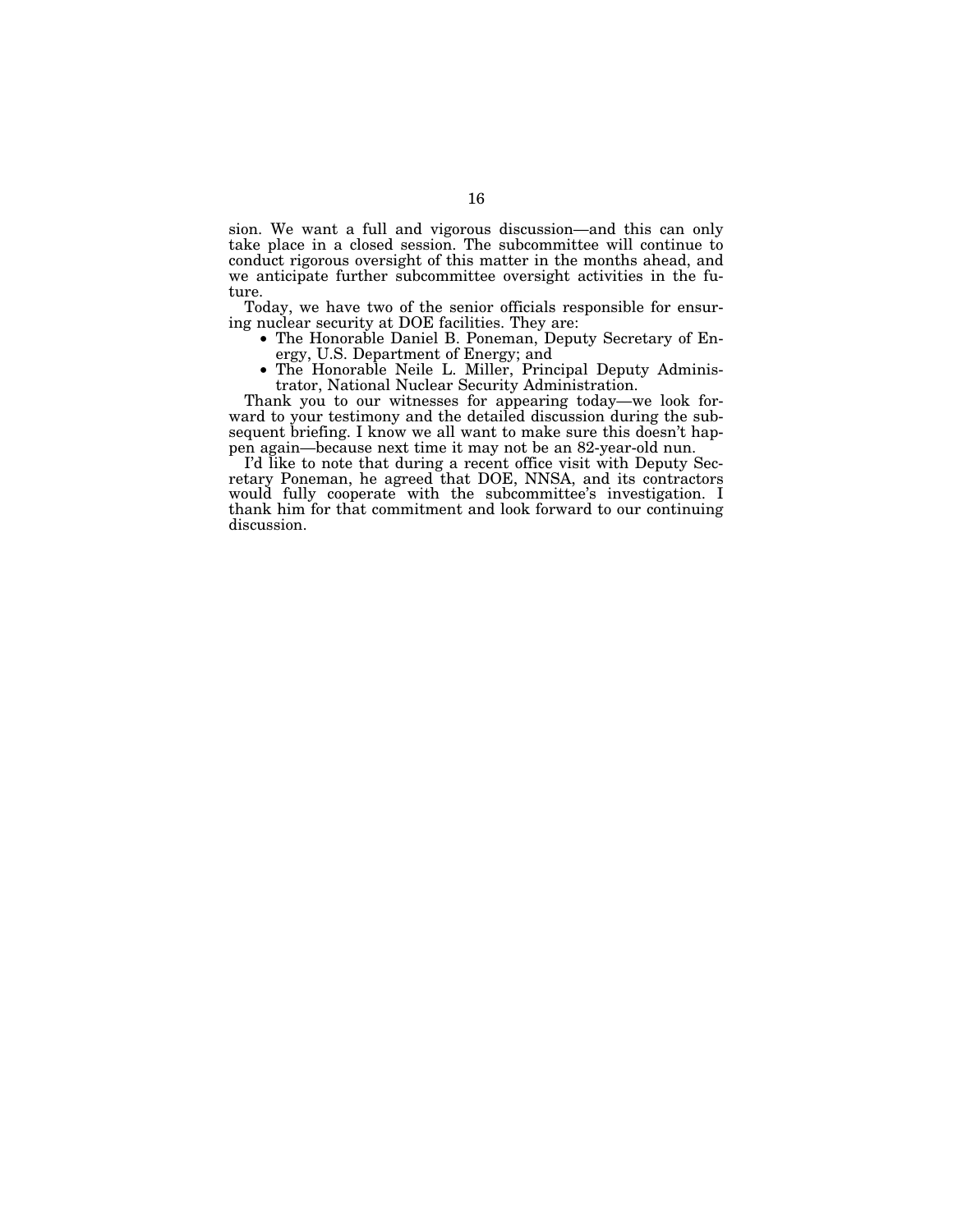#### **Statement of Hon. Loretta Sanchez**

#### **Ranking Member, House Subcommittee on Strategic Forces**

#### **Hearing on**

### **Y–12 Intrusion: Investigation, Response, and Accountability**

#### **September 13, 2012**

Since our last hearing to examine NNSA management and the risks for nuclear safety and security, we have had the intrusion at Y–12 and the inadvertent spread of technetium at one of the nuclear weapons laboratories. These are but two recent occurrences that highlight the continued importance of closely examining what safety and security reforms are warranted and what risks must be addressed. I would like to thank Chairman Turner for focusing our Subcommittee on these important oversight issues this year and for the opportunity to delve into what have become clearly unacceptable management problems that have plagued a broken system.

I join the Chairman in welcoming Deputy Secretary Dan Poneman and Deputy Administrator Neile Miller to help us take a closer look at the recent security breach at Y–12. I thank Department of Energy Inspector General Gregory Friedman; DOE's Chief Health, Safety and Security Officer Glenn Podonsky; and Acting Chief and Associate Administrator for the Office of Defense Nuclear Security at the NNSA Jeff Harrell, for being available to answer our questions in the closed briefing that will follow this open hearing.

On July 28, a historically unprecedented intrusion whereby three peace activists, including an 82-year-old nun, were able to penetrate, without being intercepted, four perimeter fences, at what is expected to be one of the most secure sites in the world. Not only did they penetrate the security zone but were able to reach the country central storage facility for nuclear weapons-grade uranium, as the security response was inexplicably hampered by nonfunctioning equipment, communication deficiencies, and numerous failures to follow prescribed procedures for responding to alarms and security breaches.

It is clear that we owe the taxpayers and the security of our country stronger oversight and stricter accountability on nuclear safety and security.

As Chairman Turner emphazised, we are extremely concerned about the deficiencies that came to light and about whether security readiness is ready for prime-time given the serious gaps in contractor implementation and Federal oversight.

First, the contractor's poor performance is inexcusable. From the Department of Energy Inspector General Report, we know one of the broken cameras had been left out of service for approximately 6 months. Some cameras as was revealed in yesterday's congressional hearing were inoperable simply because the switch was turned off. Security guards were not aware of which cameras were nonoperational at the time they assumed their post. The false alarm rate was on the order of hundreds of false alarms a day.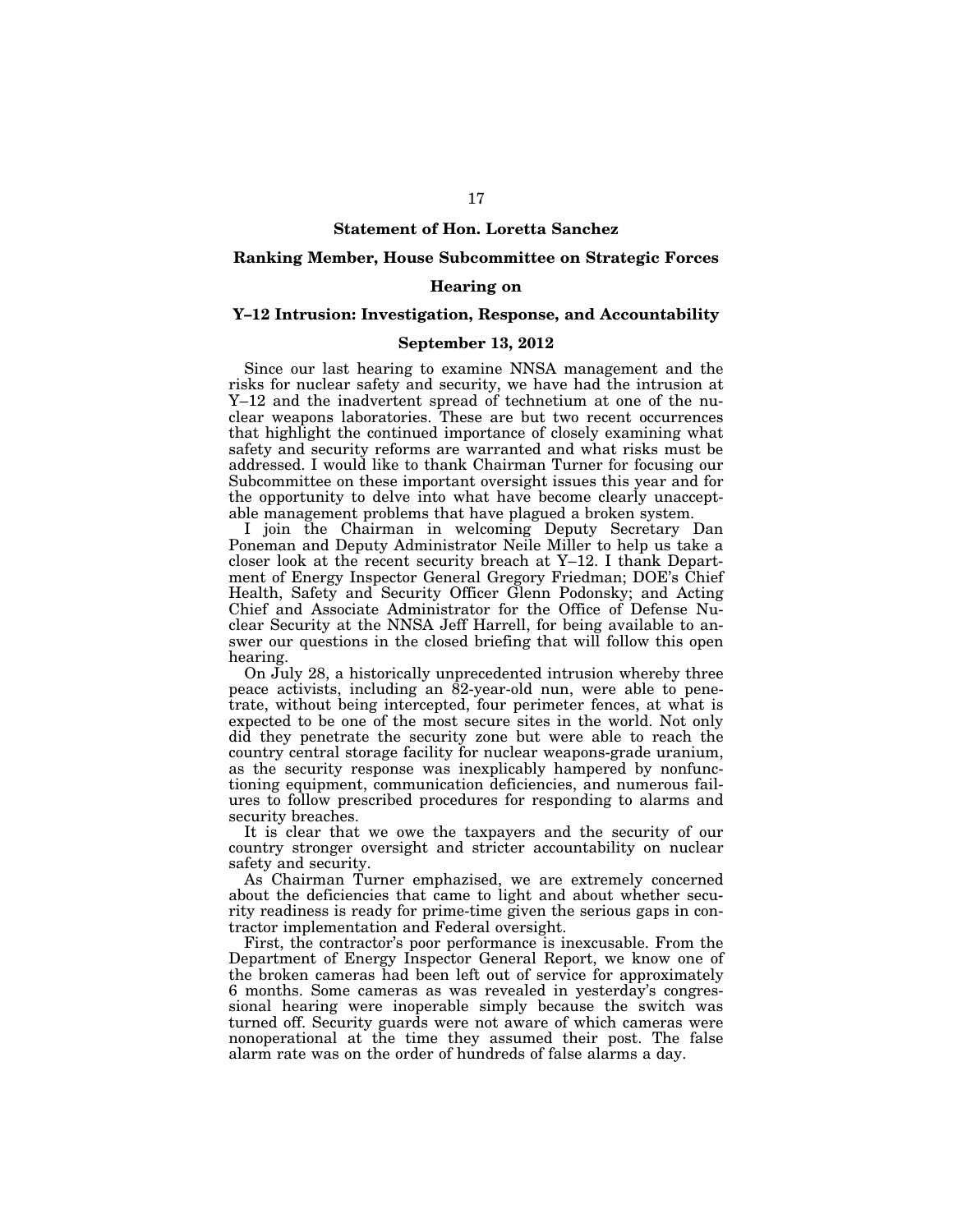On top of these glaring deficiencies, reports last week revealed possible cheating by the contractor on a security inspection test that had been ordered as part of the DOE response to the Y–12 intrusion.

Second, beyond the abysmal failure by the contractors, I am concerned about a weakening of the Federal oversight process that appears to have promoted a ''hands-off'' approach:

At the NNSA level: It appears NNSA site officials knew about several of these deficiencies and yet did not force the contractors to take much-needed corrective actions. The DOE IG report notes with reference to overreliance at Y–12 on the use of compensatory measures to address equipment failures that directly impacted security readiness, "federal officials [stated] that with the advent of NNSA's contractor governance system (Contractor Assurance System), they could no longer intervene . . . to address growing maintenance backlogs.'' This raises serious questions about competency, and about whether there has been a growing trend of relegating much decisionmaking authority to the contractor despite glaring performance failures that underlay a lack of security readiness.

Moreover, as baffling as the deficiencies brought to light by this intrusion are, last year's performance evaluation of B&W Y–12 the draft of which is written by the contractor and merely reviewed by NNSA officials—gave B&W Y-12 a stellar review. More specifically, B&W Y–12, responsible for delaying the repair of cameras for months and failing to do the required maintenance that would have reduced the rate of false alarms, received an a rating of "excellent" for its Safeguards and Security work, contributing to B&W Y–12 receiving \$51 million in incentive fee for FY 2011.

With regard to DOE: Last year in an initiative to address concerns of excessive and overly burdensome oversight, the Department of Energy streamlined and eliminated many DOE safety and security directives despite questions about the impact. Questioning this initiative, the Governmental Accountability Office (GAO) noted in April 2012 ''that the benefits of this reform are unclear because the DOE did not determine if the original directives were in fact burdensome and the reform did not fully address safety concerns.''

As another example, in a revised executive order (DOE Order 227.1) last year loosening contractor accountability, DOE reduced the requirements on the contractors for implementing corrective actions to address deficiencies identified by the independent Health Safety and Security Office.

Furthermore, GAO has noted that the DOE directives reform effort gave "the NNSA site offices, rather than DOE's Office of Independent Oversight staff, responsibility for correcting problems identified in independent assessments.''

Third, and a final point: Independent oversight remains crucial to ensuring security readiness that is up to the task of protecting weapons-usable material.

We have heard the refrain in previous hearings this year that Federal oversight was overly burdensome. And the authors of the NAS report testified before our Subcommittee that ''A great deal of work that has been accomplished over the years in safety and security has required extensive effort by the NNSA and the laboratories. We believe these efforts have been strengthened to the point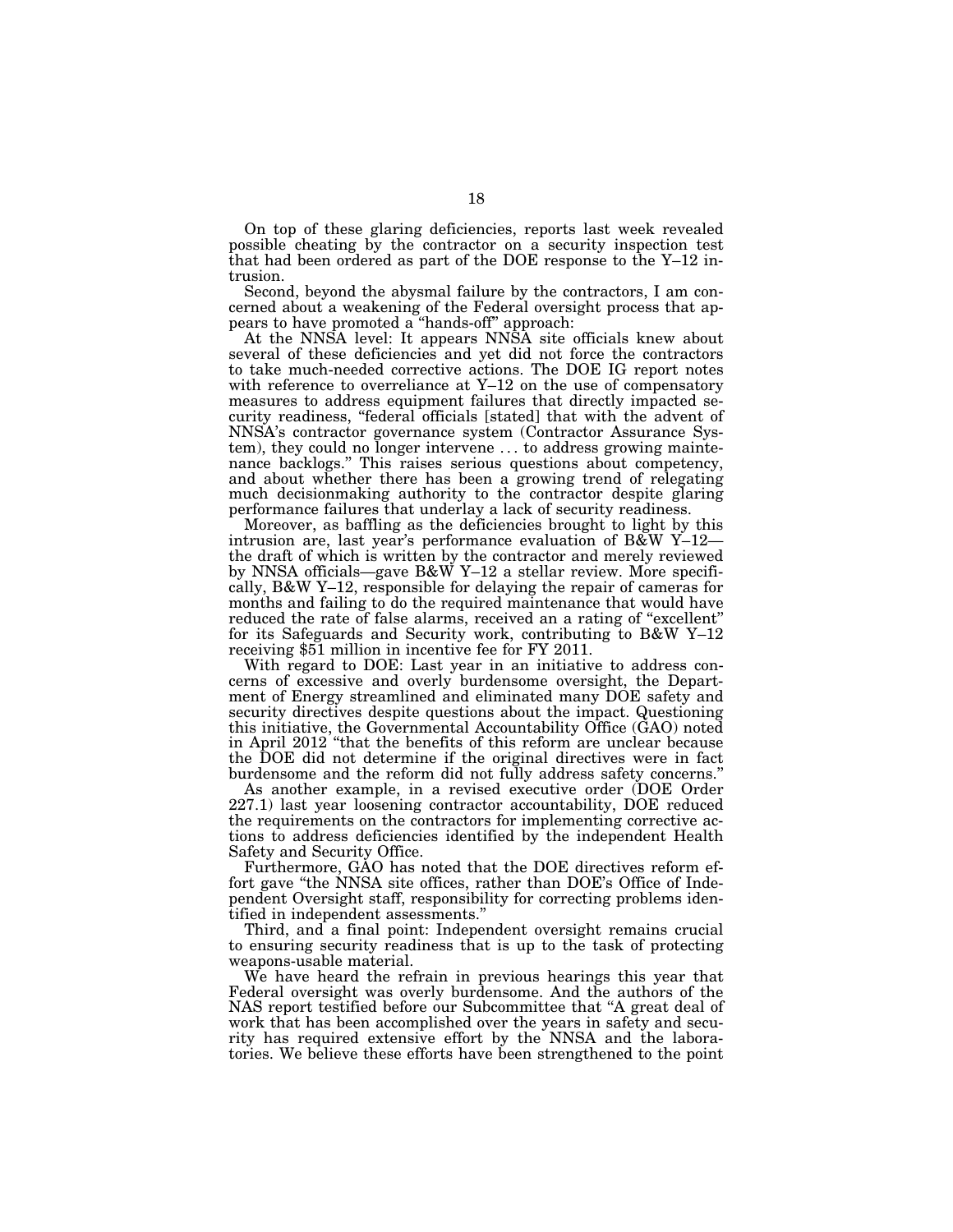where they no longer need the current level special attention to assure high quality results in laboratory operations.''

However, as brought to light in the *Washington Post* yesterday, it was independent oversight by the Department of Energy 2 years ago that sounded the alarm on lax security at Y–12, and found that ''security cameras were inoperable, equipment maintenance was sloppy and guards were poorly trained.''

I remain deeply concerned about efforts that could weaken Federal safety and security oversight, including controversial provisions on nuclear safety and security in the FY 2013 House National Defense Authorization bill. The recent IG report noted that an NNSA official stated that ''they had been instructed not to evaluate and report on 'how' the contractors were conducting business, but to focus instead on ensuring that the mission was accomplished.''

This incident should inject urgency in the need to ensure that Federal officials have direct access to the contractors in charge of security. It is also the latest indicator that overseeing how security is provided remains crucial to avoid another potentially more serious accident.

This will require strong leadership, access to the contractor and independent expertise.

The silver lining in this appalling event at Y–12 is that these were not terrorists bent on attacking the facilities, that the new HEUMF facility is extremely robust, as opposed to the nearby 60 year-old 9212 facility, and finally that we did not have a triggerhappy guard mistakenly kill an 82-year-old nun.

But this is a wake-up call about the serious deficiencies in safety culture and woeful gaps in oversight that allowed this situation to occur.

We have the responsibility—and now the chance—to get this right. We cannot afford to fail again.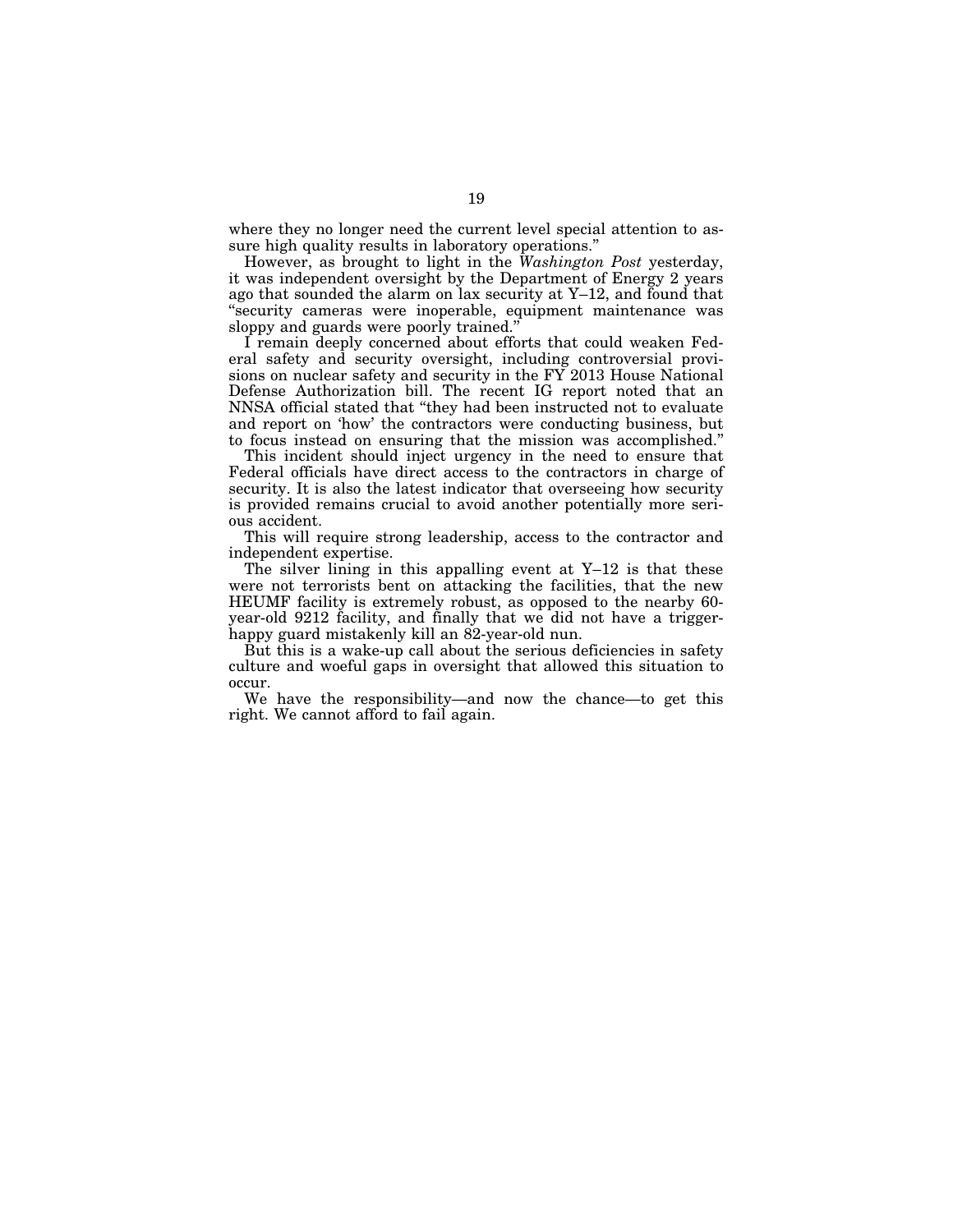# 20

# **Statement of Hon. Daniel B. Poneman Deputy Secretary U.S. Department of Energy**

# Before the **Subcommittee on Strategic Forces Armed Services Committee U.S. House of Representatives**

#### **September 13,2012**

Chairman Turner, Ranking Member Sanchez, and members of the Subcommittee, thank you for the invitation to appear before you today to discuss the Department of Energy's oversight of the nuclear weapons complex and the recent security incident at the Y-12 National Security Complex (Y-12). We appreciate the interest and engagement of this Committee and recognize the important oversight role that you fulfill. We also share the Committee's commitment to assure that all of our offices and operations are delivering on our mission safely, securely, and in a fiscally responsible manner - from Washington, DC, to California, from every naval reactor to every warhead, from production to clean-up, from deterrence to nonproliferation.

#### Introduction

Dating back to its origins in the Manhattan Project during World War II, DOE and its predecessor organizations have consistently pursued the development of atomic energy for peaceful and defense purposes, while also safeguarding the health, safety, and security of the public. The Department remains committed to this goal and is deeply informed by its historical legacy, including decades defending the nation through our critical national security responsibilities to sustain a safe, secure, and effective deterrent while combating the proliferation of nuclear weapons to foes and terrorists. We are also committed to fulfill our obligation to clean up the legacy of the Cold War at Environmental Management sites across the country. Thus, nuclear safety and security have been integral to our vital and urgent mission from its inception. We continuously seek to improve our performance in those areas. As the recent incident at Y-12 demonstrates, the Department has at times fallen short of our own expectations and faces continuing challenges in our journey of continuous improvement. This recent incident, as the Secretary has made clear, is unacceptable, and we have taken and will continue to take steps not only to identify and correct issues at Y -12, but across the DOE complex. I will address this incident, and our response, in more detail later in this testimony.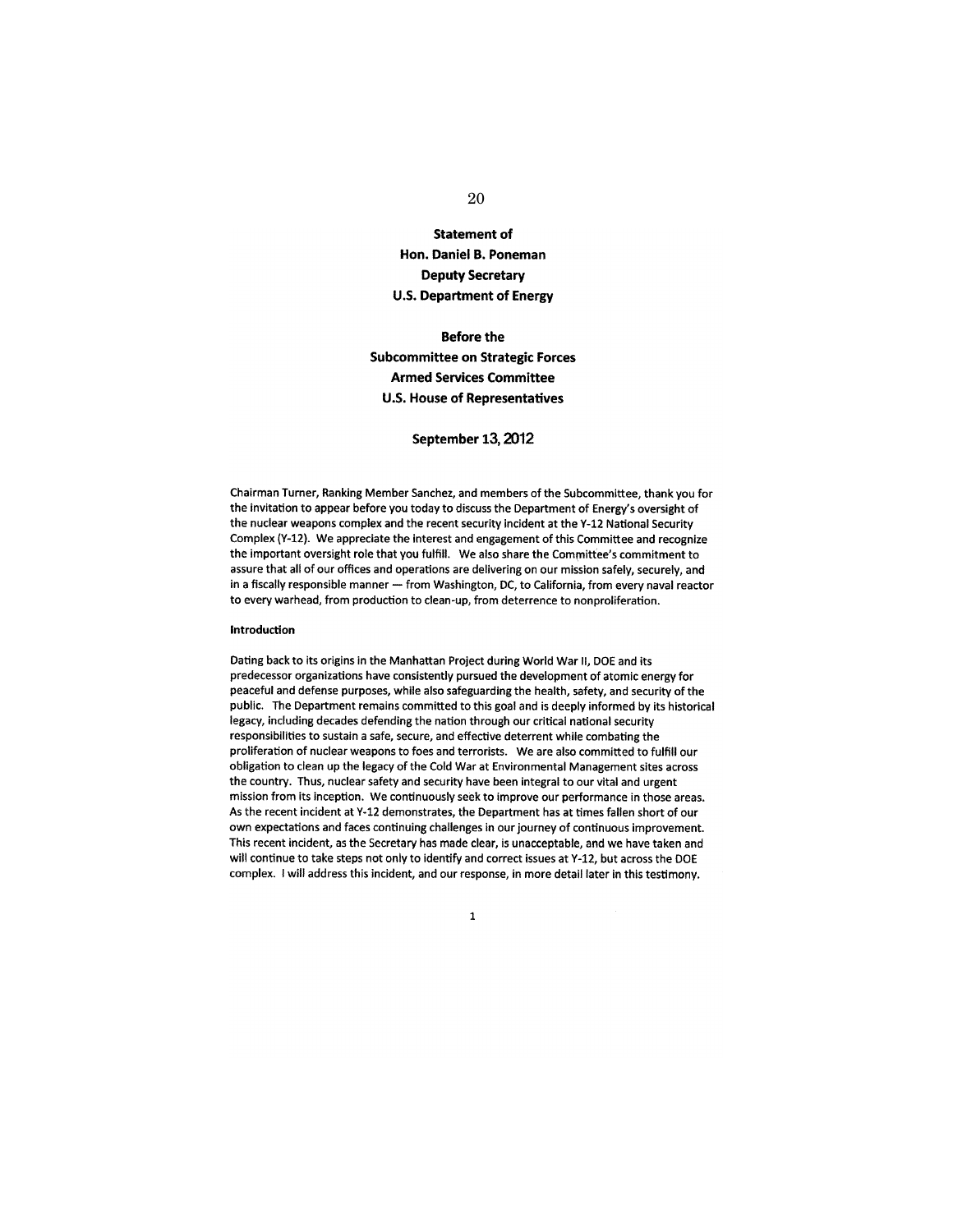Since its creation in 1999, the National Nuclear Security Administration (NNSA) has served as a separately-organized entity within the U.S. Department of Energy, entrusted with the execution of our national nuclear security missions. Living up to the challenging demands of executing our mission safely, securely, and in a fiscally responsible manner requires daily management through strong, effective, and efficient relationships with our Management and Operating (M&O) contractors. Congressional oversight, in conjunction with oversight by the DOE Office of Health Safety and Security (HSS), our internal, independent oversight body, as well as that of the DOE Inspector General, the Defense Nuclear Facilities Safety Board (DNFSB), and the Government Accountability Office (GAO), contribute to the safety and security of DOE facilities.

The protection of all Department of Energy (DOE) assets - our people, technology, and physical assets, including both nuclear and non-nuclear facilities and other resources  $-$  is of integral importance to our mission. The Secretary and I know that, and understand our responsibilities to that mission, in its entirety. Indeed, we have reflected our commitment through our Management Principles, which provide that:

- We will treat our people as our greatest asset;
- We will pursue our mission in a manner that is safe, secure, legally and ethically sound, and fiscally responsible; and
- We will succeed only through teamwork and continuous improvement.

The Secretary has expressed a consistent, unwavering commitment to maintain safe and secure work environments for all Federal and contractor employees. In that spirit, we are determined to assure that the Department's and contractors' operations do not adversely affect the health, safety, or security of workers, the surrounding communities, or the Nation.

DOE's mission includes diverse operations, involving a variety of nuclear materials and processes. We recognize our unique obligations as a self-regulated agency to establish and meet exacting standards for nuclear safety, to maintain robust nuclear safety performance, and to provide rigorous and trustworthy oversight and enforcement of those nuclear safety standards. We must also maintain a safety culture that values and supports those standards, and assures that individuals can freely step forward to voice their concerns related to our safe execution of our mission. Indeed, we encourage them to do so. Only through these actions can we provide adequate protection of our workers, the public, and the environment, while sustaining the public trust and confidence crucial to our ability to fulfill the mission.

To achieve our mission, DOE must strive to excel simultaneously as a self-regulator, as an owner, and as an operator of the facilities in our national security complex. Each of these roles is vital and must be executed with integrity.

#### **Roles and Responsibilities for Nuclear Safety and Security within** DOE

The Secretary and I bear ultimate responsibility for nuclear safety and security at DOE facilities. Under our direction, line managers have the authority and the responsibility for establishing,

 $\overline{2}$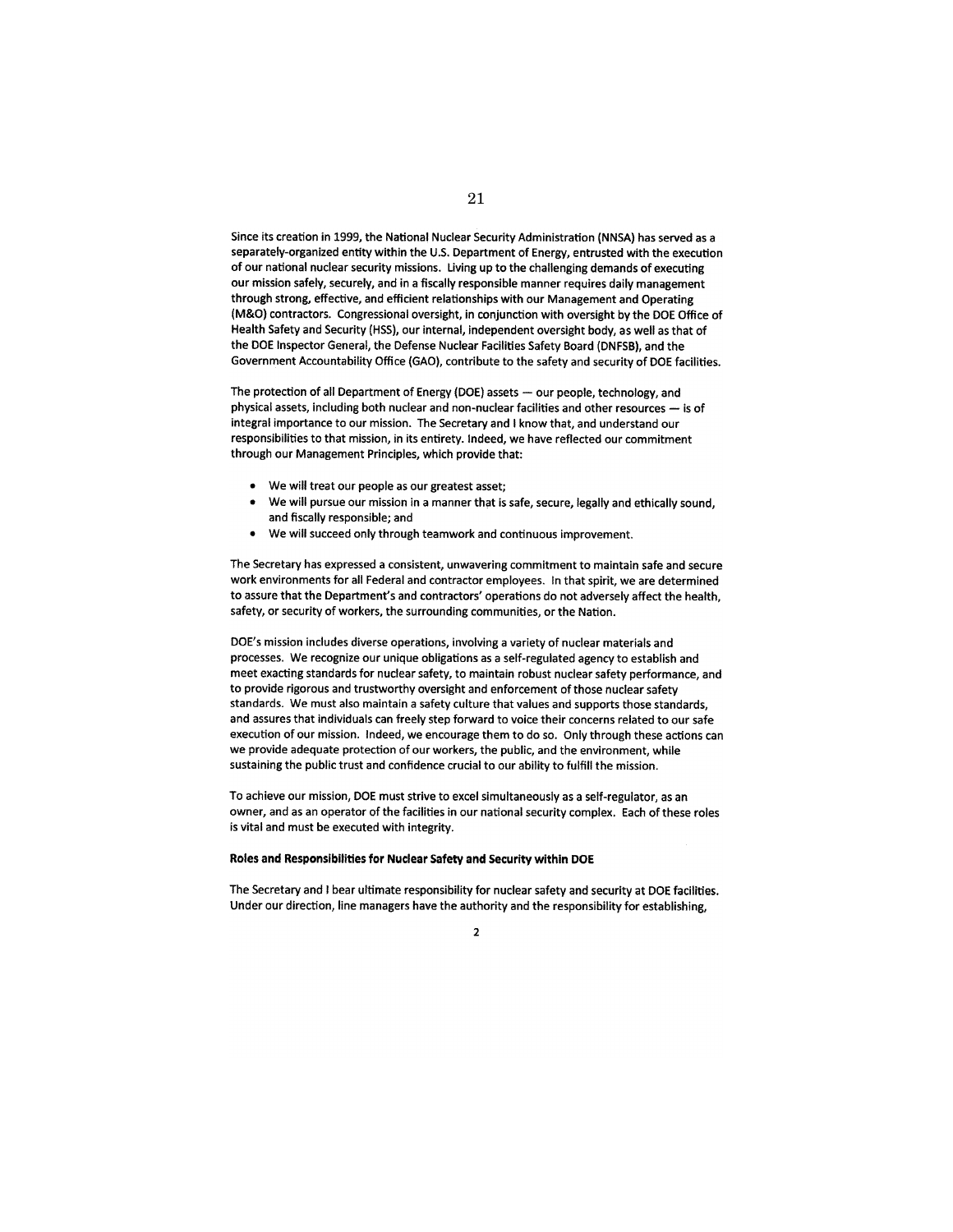achieving, and maintaining stringent performance expectations and requirements among all Federal and contractor employees, at DOE labs and other facilities.

line management is reinforced by the DOE Central Technical Authorities (CTAs), who are responsible for implementing nuclear safety requirements effectively and consistently, providing authoritative nuclear safety guidance, and establishing goals and expectations for subordinate personnel and contractors.

The Department's Office of Health, Safety and Security (HSS) has three discrete functions. First, HSS, in close collaboration with CTAs and line management, is responsible for the development of DOE nuclear safety policy, Federal Rules, Orders, and the associated standards and guidance, as well as for reviewing safety issues complex-wide. The second HSS function is to develop and assist in the implementation of safeguards and security programs that provide protection to national security and other vital national assets entrusted to DOE. The third function is to conduct independent oversight and regulatory enforcement that is independent from line management. On behalf of the Secretary, HSS independently and regularly evaluates contractor and Federal personnel safety and security performance and recommends needed improvements. HSS has broad enforcement authorities in the areas of nuclear safety, worker safety and information security, to include issuance of Notices of Violation and imposition of civil penalties, for contractor violations of Departmental regulations in those areas (for NNSA contractors, HSS recommends enforcement actions to the NNSA Administrator for action). The independence of HSS, which reports directly to the Office of the Secretary, affords HSS the autonomy to exercise its oversight and regulatory role without potential conflicts of interest with those line managers who are subject to its oversight.

By statute, the Defense Nuclear Facilities Safety Board also plays a pivotal role in providing recommendations as well as oversight of safety issues for the Department. The Board makes recommendations to the Secretary of Energy, and the Secretary takes the recommendations fully into account whenever making decisions regarding matters under the Board's jurisdiction.

#### Safety through Standards, Managing Risk, and Integrated Safety Management

The Department's approach to nuclear safety is founded on a demanding set of standards that capture knowledge and experience in designing, constructing, operating, deactivating, decommissioning, and overseeing nuclear facilities and operations. DOE applies validated national and international standards to the maximum extent possible, because these standards reflect broad input from a large and diverse group of experts. As our management principles state: "We will apply validated standards and rigorous peer review."

Our management principles also require that we "manage risk in fulfilling our mission." This is essential to a robust safety culture, as demonstrated by the 2010 Deepwater Horizon oil spill, which vividly demonstrated the inadequacy of a mere "check-the-box" mentality when it comes to smart decision-making in a complex and hazardous operational environment. Since DOE expects scrupulous compliance with its requirements, managers and workers must recognize

3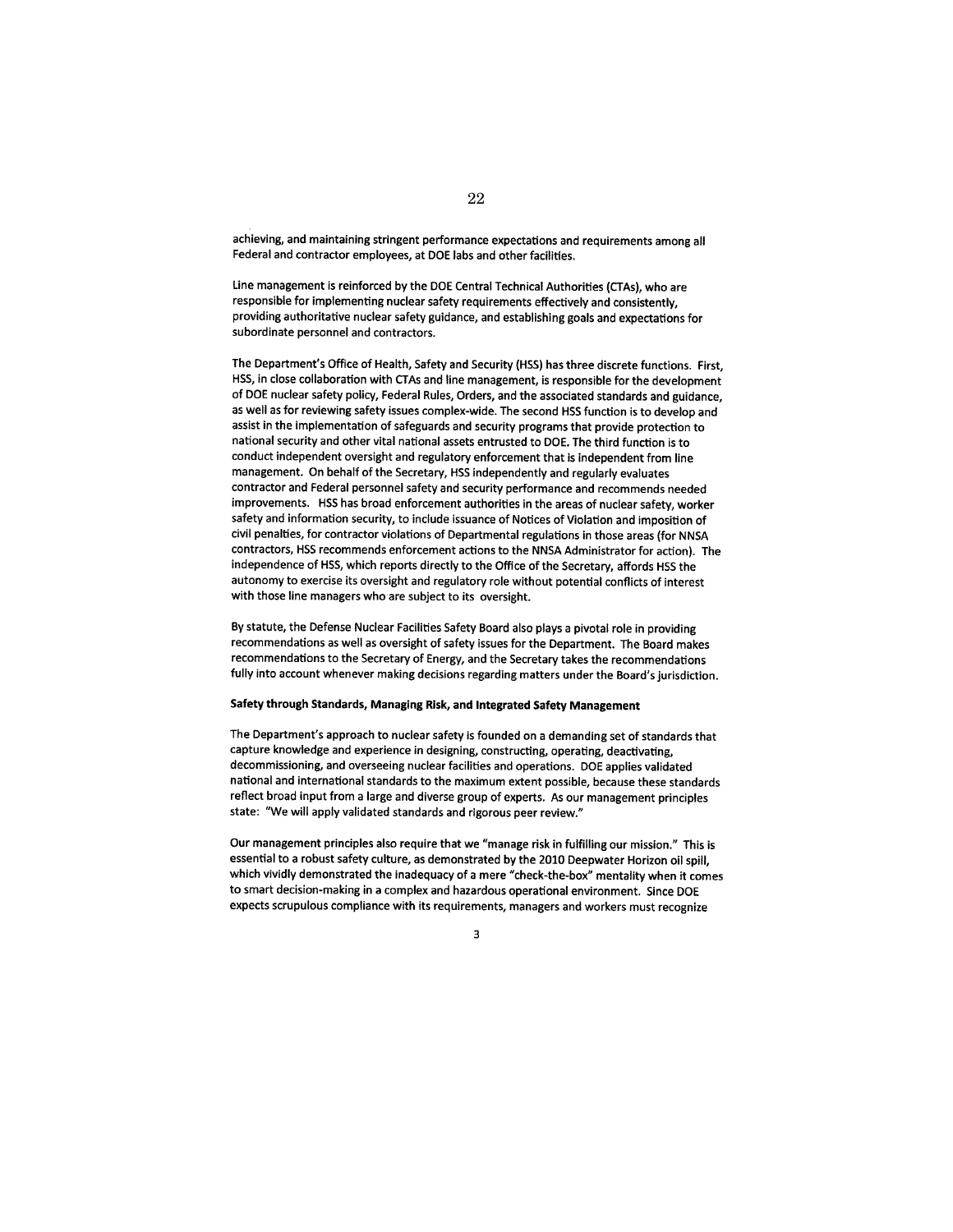and embrace their personal accountability to meet safety standards, while avoiding a tendency for rote compliance with requirements. In some cases, it may be necessary to raise a hand and ask if another approach could offer a smarter way to assure safety. This questioning attitude must be encouraged.

Integrated Safety Management (ISM) serves as the touchstone of our nuclear safety program. DOE policy requires the Department systematically to integrate safety into management and work practices at all levels so that missions are accomplished while protecting the public, the workers, and the environment.

#### **Contract and Project Management**

The Secretary and I are also dedicated to strengthening contract and project management. Indeed, we cannot succeed in advancing our goals for the Department if we fall short in this effort. And, to be clear, safety and security are integral to effective contract management. Safety and security are key performance standards and elements of every contract and extensive oversight is required to ensure stewardship as well as legal and regulatory requirements are met. When we have a safety or security problem, we must fix it, which may lead to increased costs and delays. So building safety and security into the fabric of our programs and our projects from the start and continuously monitoring adherence to safety standards is not just the right thing to do from a moral perspective, and not just the necessary thing to according to our governing laws and regulations,, but it is also the smart thing to do, as stewards of our responsibilities to the Nation and its taxpayers. Our recent experience at the Hanford Waste Treatment Plant bears this view out, and shows that we must pay particular attention to ensure technical and safety issues are promptly reported and resolved, as contract mechanisms and project management actions there may have created circumstances where nuclear safety issues were not appropriately managed.

Pursuant to a request within the Conference Report accompanying Fiscal Year 2012 appropriations legislation, DOE has conducted reviews of five nuclear facility construction projects that each have estimated total project costs in excess of one billion dollars, to determine if they are being managed in a way that could pressure managers or contractors to meet project performance objectives at the expense of adherence to nuclear safety requirements. In that report, submitted in May 2012, we reviewed our acquisition policies and processes to determine if there are systemic issues that might hinder technical and safety issue resolution.

The review found that over the last four years the Department has taken important steps to improve its project management processes, fortifying the foundation for implementing a strong nuclear safety culture at hazardous projects. While the Department has already implemented a number of project management and safety integration improvements, we recognize the importance of proactively seeking additional improvements, such as continuing to strengthen the capability and technical expertise of our federal and contractor staff responsible for project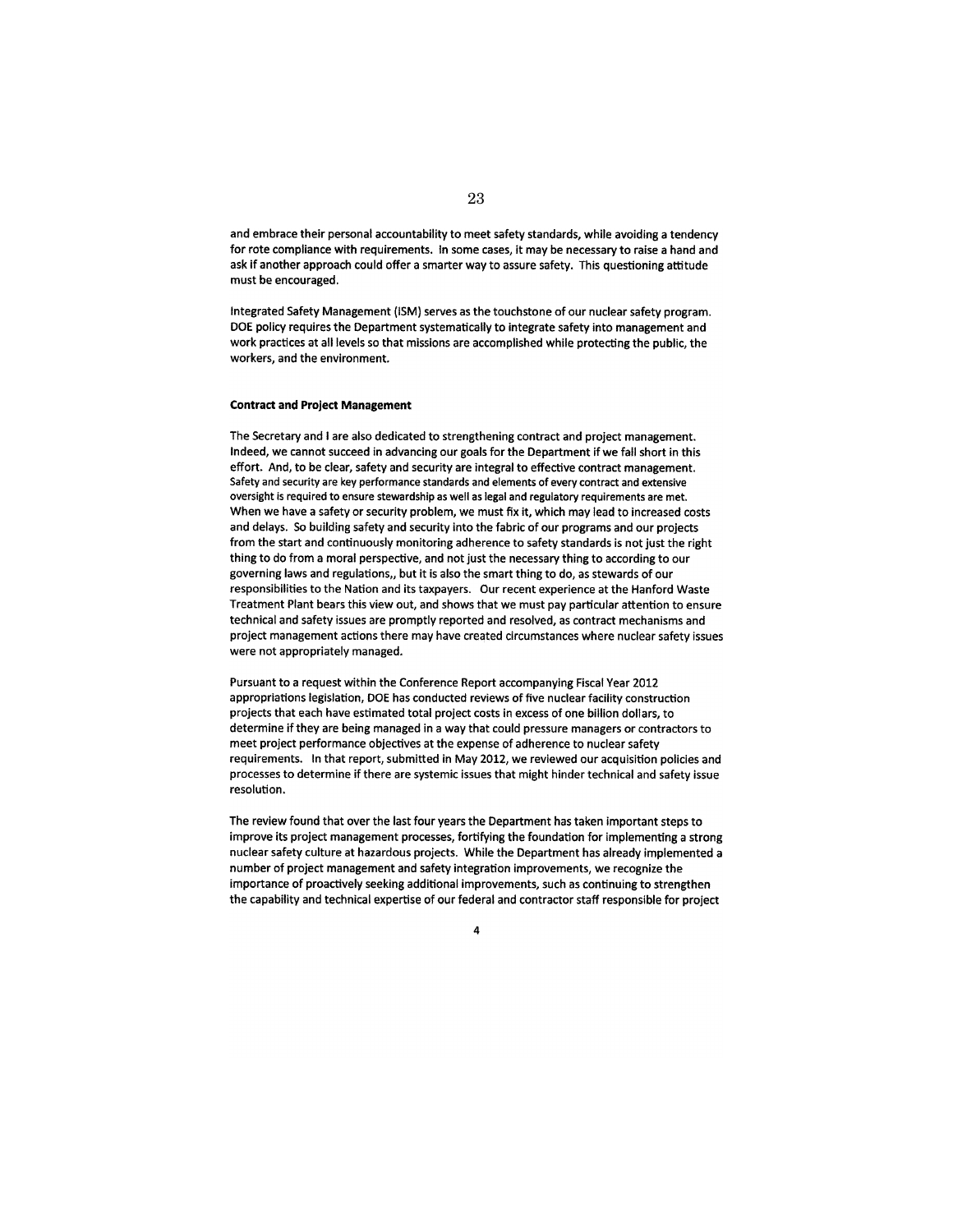implementation and execution. We identified several other areas for further improvement, which are detailed in the report.

#### Y-12 Incursion **Incident**

On Saturday, July 28, 2012 at 4:30AM three individuals trespassed onto the Y-12 National Security Complex and defaced a building at NNSA's Y-12 National Security Complex **in** Oak Ridge, Tennessee. The intruders traversed Y-12's Perimeter Intrusion Detection and Assessment System (PIDAS). The intruders' movement was detected, but initially went unchallenged. The Protective Force's delayed response allowed the intruders to vandalize the outer wall of the Highly Enriched Uranium Materials Facility (HEUMF). Following the initial delay, the Y-12 Protective Force detained the intruders. The intruders were later transported offsite.

This incursion and the poor response to it demonstrated a deeply flawed execution of security procedures at Y-12. In response to the incident, we acted swiftly to identify and address the problems it revealed.

These actions  $-$  either directly or through the contract for the site  $-$  included the following immediate steps to improve security:

- The former head of security from Pantex moved to Y-12 to lead the effort to reform the security culture at the site
- Security functions at the Y-12 site have been brought into the M&O contract to ensure continuity of operations, and moving toward an integrated model going forward;
- $\ddot{\phantom{0}}$ The Chief of Defense Nuclear Security for NNSA has been reassigned pending the outcome of a review;
- Six of the top contractor executives responsible for security at the Y-l2 site have been  $\ddot{\phantom{a}}$ removed - including the president and acting president of Wackenhut's Oak Ridge Division;
- The leadership of the guard force has been removed, and the guards involved in this incident have been removed or reassigned;
- The Plant Manager and Chief Operating Officer retired 12 days after the incident;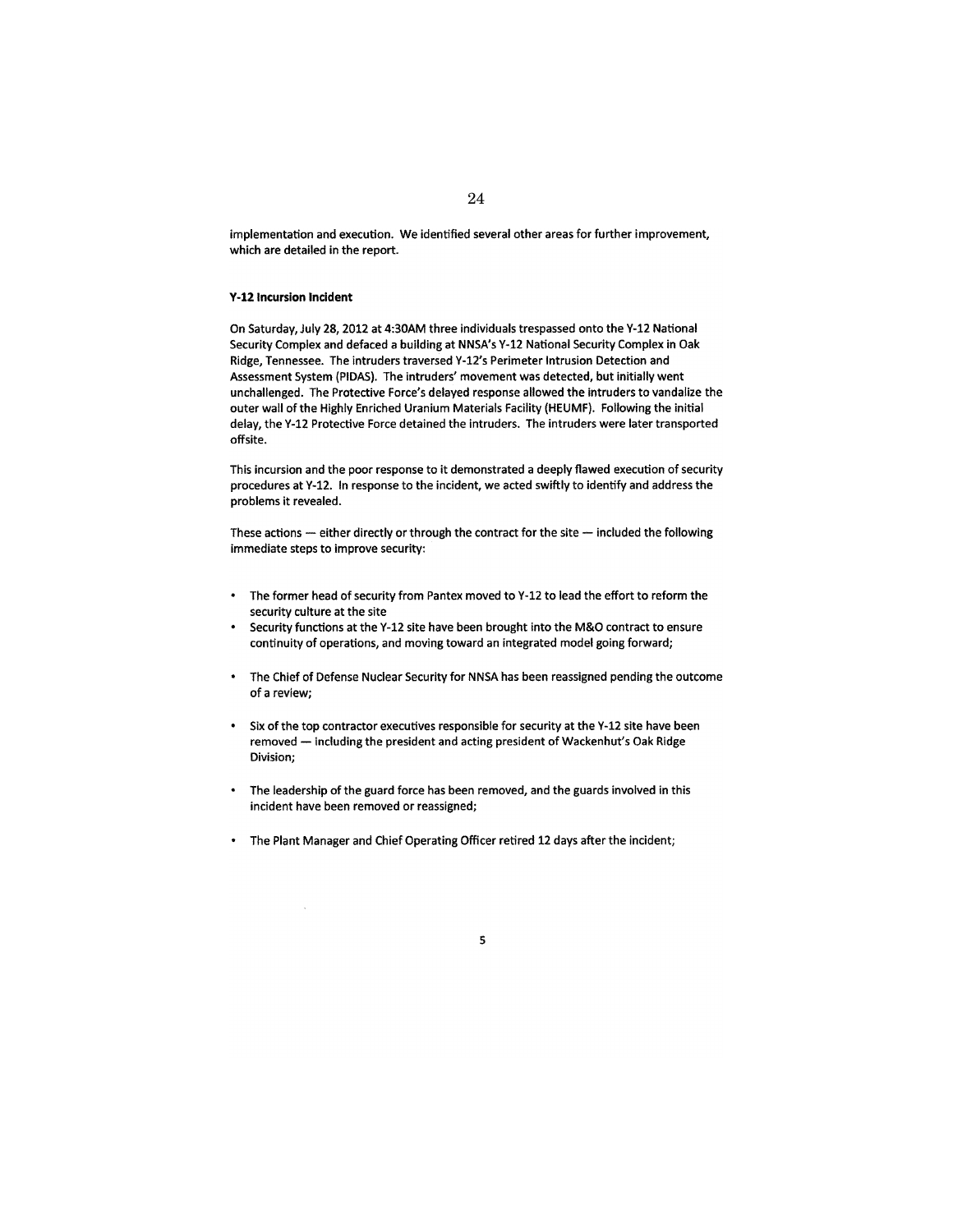- Nuclear operations at the site were suspended until re-training and other modifications mentioned above were completed;
- The entire site workforce was required to undergo additional security training;
- Cameras have been repaired and tested, guard patrols increased, security policies have been strengthened, and all personnel have been retrained on security procedures;
- The number of false and nuisance alarms have been greatly reduced, to provide more confidence in the intrusion detection system;
- The Department's Chief of Health, Safety and Security was directed to deploy a team to Y-12 in support of NNSA's efforts;
- Site managers at all DOE facilities with nuclear material were directed to provide their written assurance that all nuclear facilities are in full compliance with Department security policies and directives, as well as internal policies established at the site level;
- A formal "Show Cause letter" was issued to the contractor that covers the entire scope of operations at Y-12, including security. This is the first step toward potentially terminating the contracts for both and the site contractor and its security subcontractor. Past performance, including deficiencies and terminations, will be considered in the awarding of future contracts;
- A senior federal official was deployed to ensure oversight over contractor security operations;
- An assessment was initiated led by Brigadier General Sandra Finan to review the oversight model and security organizational structure at NNSA headquarters;
- An independent HSS inspection of Y-12 was ordered; and
- HSS was directed to lead near-term assessments of all Category I sites to identify any systemic issues, enhancing Independent Oversight performance testing program to incorporate no-notice or short notice security testing, and conducting comprehensive Independent Oversight security inspections at all Category I sites over the next 12 months, using the enhanced program of performance testing.

The series of personnel and management changes I have just described were made to provide the highest level of security at the site and across the DOE complex. To manage this transition, we have brought some of the best security experts from our enterprise to Y-12 to act quickly to redress the security shortcomings at the site. We are also working to make the structural and cultural changes required to appropriately secure this facility. The Secretary and I intend to

6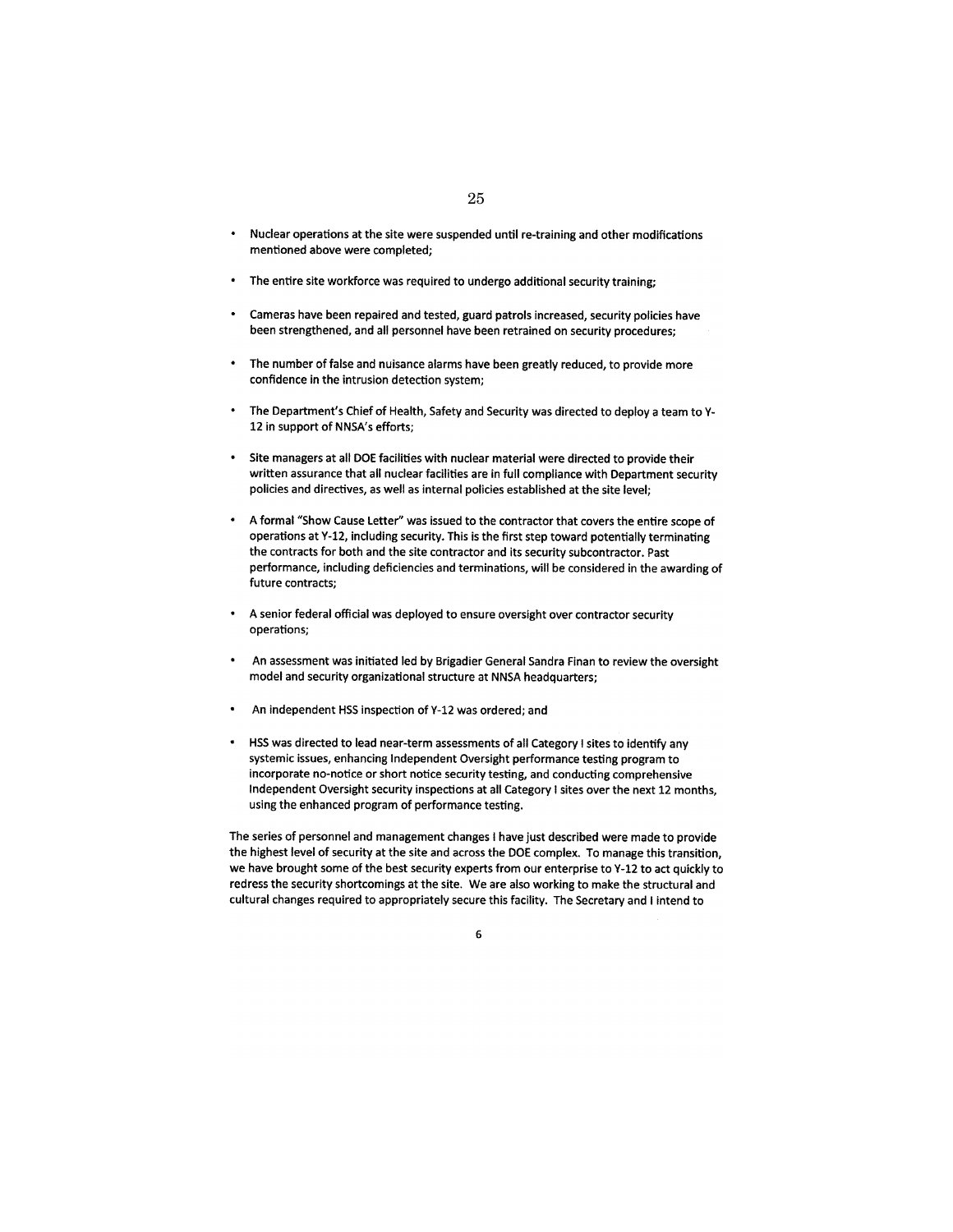send a clear message: lapses in security will not be tolerated. We will leave no stone unturned to find out what went wrong and will take the steps necessary to provide effective security at this site and across our enterprise.

The initial review of this event has resulted in the identification of multiple issues, collectively indicating that systemic failures and a security culture of complacency directly led to the series of events leading up to the protester incursion. Many of these problems and issues should have been known or corrected by officials at the site, NNSA, and according to the Inspector General, those responsible for approving and implementing the Contractor Assurance System. Chief among these problems include the following:

- Maintenance of critical security systems for the protection of Special Nuclear Materials (SNM) was not conducted as a priority to accomplish mission needs;
- The alarm response expectation of the on-duty Protective Force supervisor were inconsistent with written response plans and post/patrol instructions;
- Protection of SNM competed with other priorities; i.e., new construction projects;
- Appropriate communication protocols were not followed and the response to the intrusion detection alarms were poorly executed; and
- Management oversight of contractor's performance was inadequate.
- 
- HSS is revamping its testing protocols for security systems with regard to frequency and notice.

#### **Conclusion**

In conclusion, the security of our Nation's nuclear material is a central responsibility of the Department. We must always remain vigilant against error and complacency and have zero tolerance for security breaches at our Nation's most sensitive nuclear facilities. The incident at Y-12 was unacceptable, and it served as an important wake-up call for our entire complex. As a result, NNSA will use this event to review the security at all of our NNSA sites. The Department is taking aggressive actions to ensure the reliability of our nuclear security programs, and will continue to do so.

Mr. Chairman and distinguished members of the Committee, safety and security are integral to the Department's mission. DOE embraces its obligation to protect the public, the workers, and the environment. We continuously strive to improve upon our safety and security standards and policies to guide our operations, and we hold line management  $-$  and ourselves accountable. We seek to foster an open and supportive safety and security culture, where we

7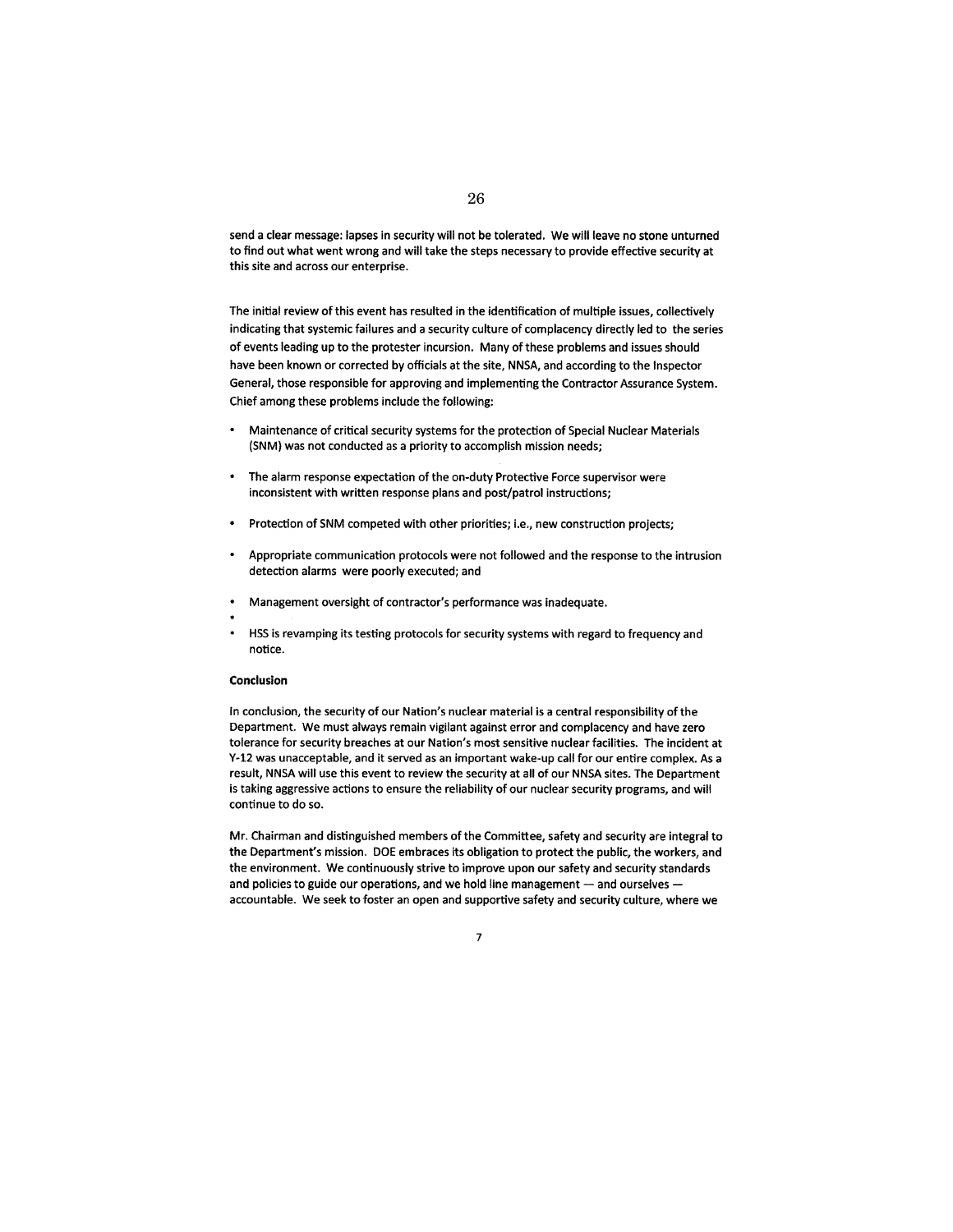actively seek opportunities to enhance the safety and quality of our operations. We depend on our highly-trained workforce to identify errors and opportunities for improvement, and we strive to integrate safety and security at all levels within our organization. We support a vigorous and active advisory, oversight, and enforcement effort through organizations outside of line management, such as HSS and the Defense Nuclear Facilities Safety Board, to provide further assurance that we are protecting the public, the workers, and the environment.

We view these commitments as central to our core mission in support of the President and to the Nation. We feel the weight of the history of so many distinguished Americans whose stewardship of our nuclear enterprise contributed greatly to our success in deterring aggression throughout the Cold War, and continue to defend our freedoms and oppose our potential adversaries to this day.

8

I would be pleased to answer any questions from the members of the Subcommittee.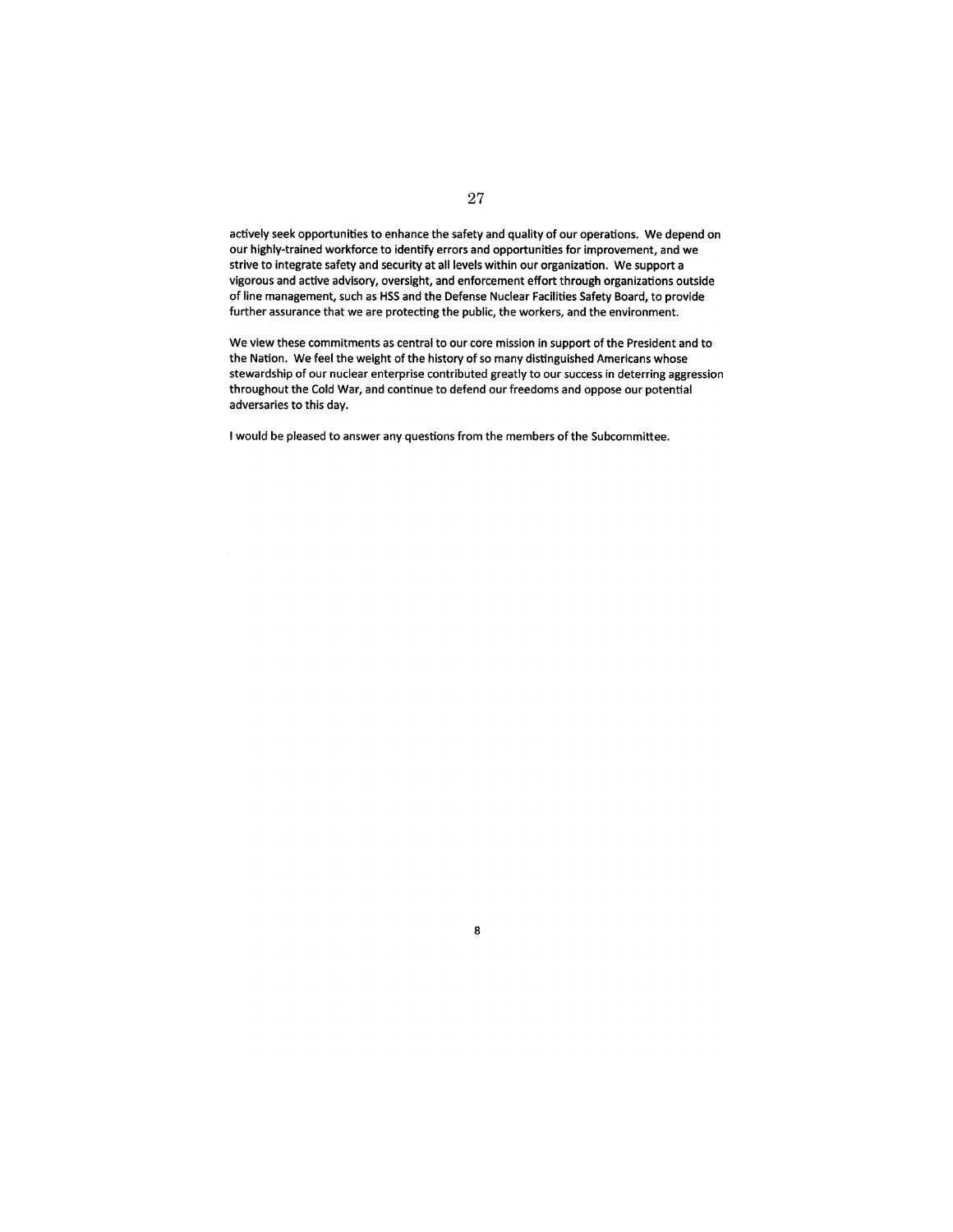# **DANIEL B. PONEMAN DEPUTY SECRETARY OF ENERGY**



Daniel B. Poneman was nominated by President Obama to be Deputy Secretary of Energy on April 20, 2009, and was confirmed by the United States Senate on May 18, 2009. Under the leadership of Secretary of Energy Steven Chu, Mr. Poneman also serves as Chief Operating Officer of the Department.

Mr. Poneman first joined the Department of Energy in 1989 as a White House Fellow. The next year he joined the National Security Council staff as Director of Defense Policy and Arms Control.

From 1993 through 1996, Mr. Poneman served as Special Assistant to the President and Senior Director for Nonproliferation and Export Controls at the National Security Council. His responsibilities included the development and implementation of U.S. policy in such areas as

peaceful nuclear cooperation, missile technology, space-launch activities, sanctions determinations, chemical and biological arms control efforts, and conventional arms transfer policy. During this time, he also participated in negotiations and consultations with governments in Africa, Asia, Europe, Latin America, and the former Soviet Union.

After leaving the White House, Mr. Poneman served as a member of the Commission to Assess the Organization of the Federal Govemment to Combat the Proliferation of Weapons of Mass Destruction and a number of other federal advisory panels.

Prior to assuming his responsibilities as Deputy Secretary, Mr. Poneman served as a principal of The Scowcroft Group for eight years, providing strategic advice to corporations on a wide variety of international projects and transactions. Between tours of government service he practiced law for nine years in Washington, D.C. - first as an associate at Covington & Burling, later as a partner at Hogan & Hartson - assisting clients in regulatory, policy and transactional matters, international arbitration, commercial real estate financing, export controls, and sanctions and trade policy.

Mr. Poneman received A.B. and J.D. degrees with honors from Harvard University and an M.Utt. in Politics from Oxford University. He has published widely on national security issues and is the author of Nuclear Power in the Developing World and Argentina: Democracy on Trial. His third book, Going Critical: The First North Korean Nuclear Crisis (coauthored with Joel Wit and Robert Gallucci), received the 2005 Douglas Dillon Award for Distinguished Writing on American Diplomacy. Mr. Poneman is a member of the Council of Foreign Relations.

Mr. Poneman lives in Virginia with his wife, Susan, and their three children.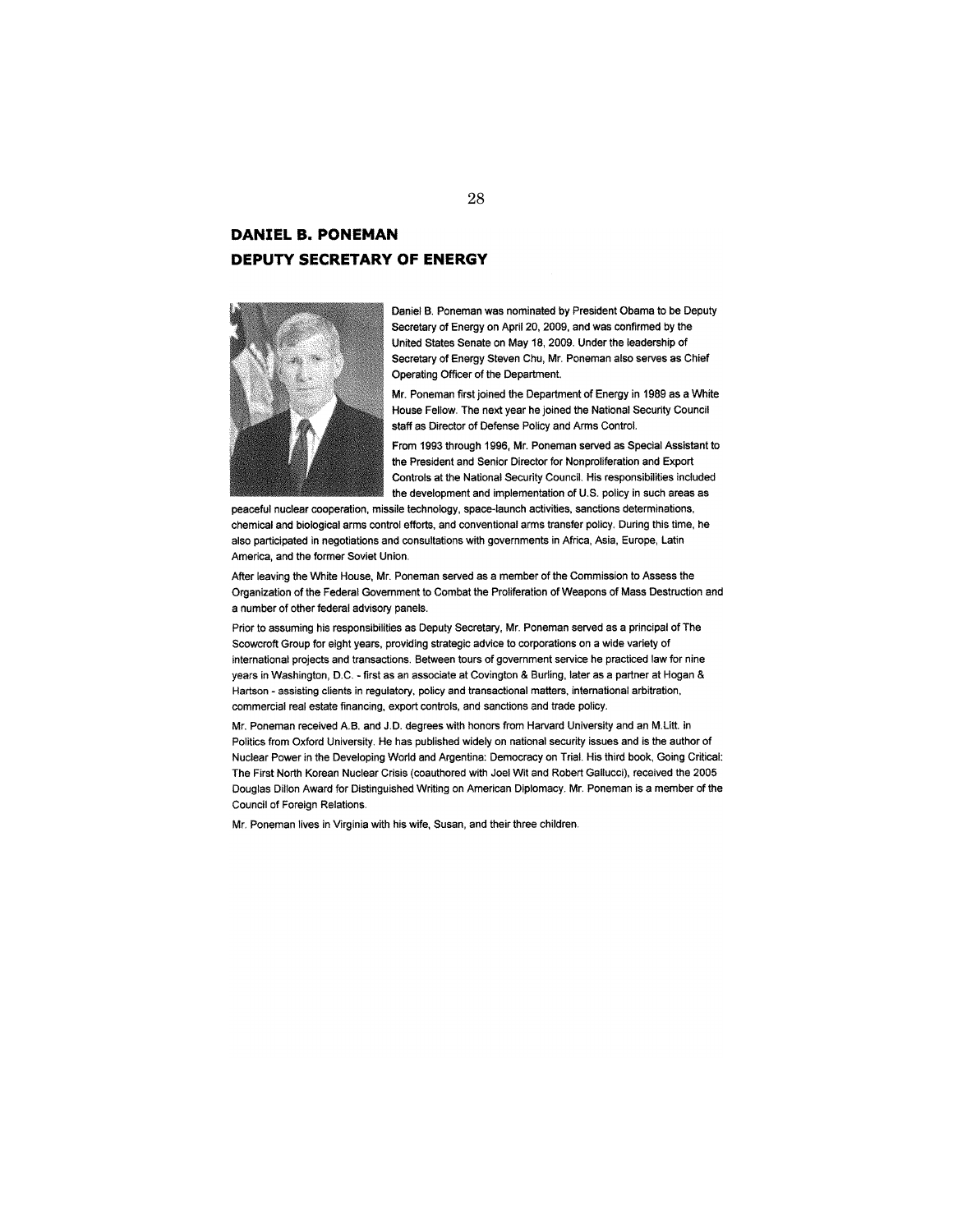#### **Neile L. Miller**

Principal Deputy Administrator, National Nuclear Security Administration



Neile L. Miller is the Principal Deputy Administrator for the National Nuclear Security Administration (NNSA). Her nomination by President Obama was confirmed by the U.S. Senate on August 5,2010.

As Deputy Administrator and Chief Operating Officer, she focuses on matters of management and policy across the NNSA enterprise to define a coherent vision for achieving the President's nuclear security agenda.

Ms. Miller started her career at the Congressional Research Service working on nuclear nonproliferation issues. She later joined the White House Office of Management and Budget as the program examiner for the Department of Energy's radioactive waste management programs and for the Nuclear

Regulatory Commission. She subsequently returned to OMB to serve as a senior program examiner in the National Security Division of OMB, where she was responsible for overseeing NNSA programs and the Defense Department's Cooperative Threat Reduction program.

Prior to her appointment, Ms. Miller held several key leadership positions within DOE, including the Department's Budget Director from 2007 to 2010. Earlier in her career she was the Associate Director for Resource Management in the Office of Nuclear Energy, and the Associate Director of International Nuclear Cooperation in the Office of Nuclear Energy.

In the private sector, Ms. Miller worked for Cogema, Inc. and as a consultant, with clients that included DOE, Sandia National Laboratory, and the Government of the Federal Republic of Germany. She also served as policy and communications officer in the Nuclear Energy Agency of the Organization for Economic Cooperation and Development in Paris.

Ms. Miller earned her undergraduate degree in political science from Vassar College and her Masters degree in International Affairs from the Georgetown University School of Foreign Service.

She lives in Chevy Chase, Maryland with her husband, Dr. Werner Lutze, and their two sons, Max and Daniel.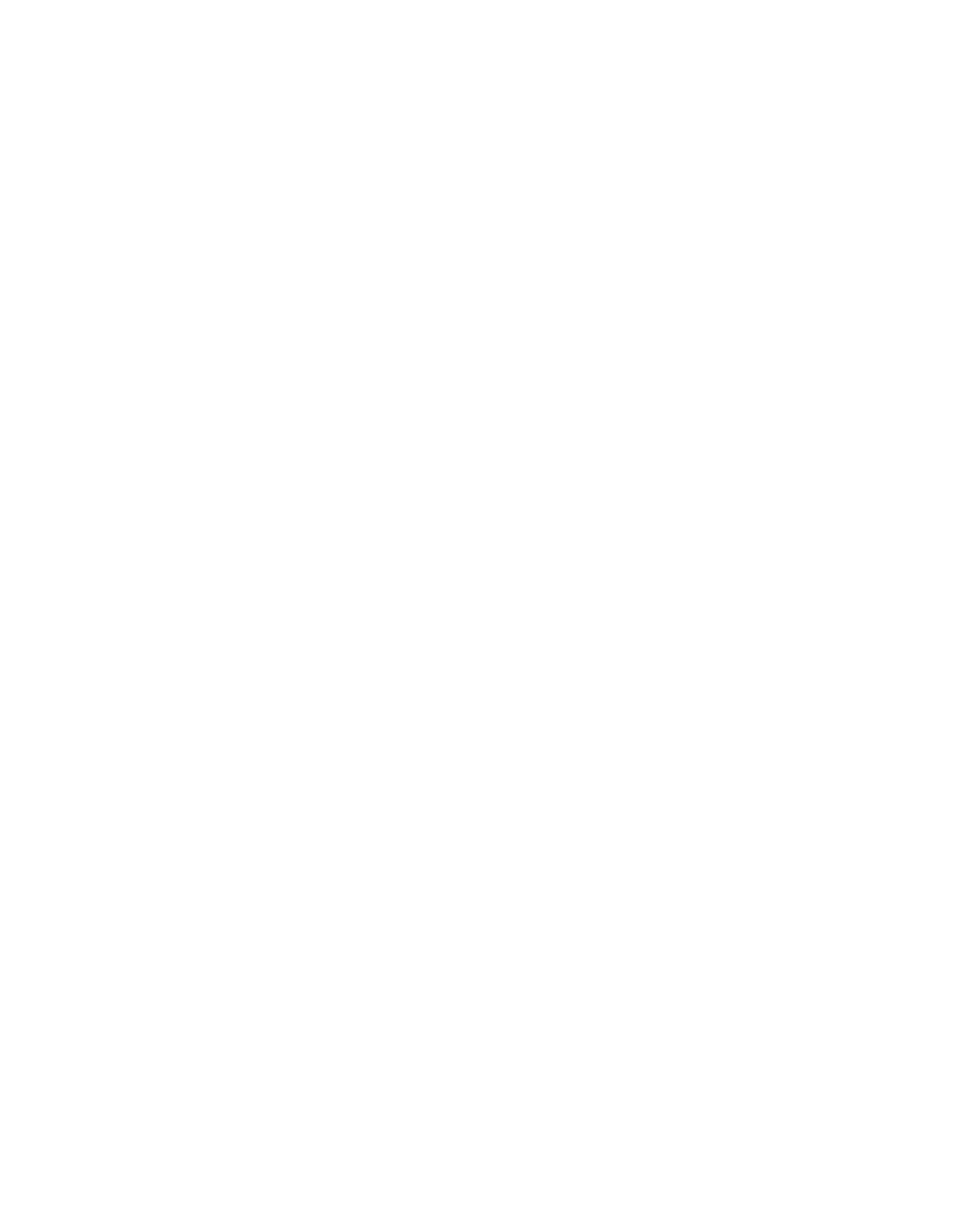# **QUESTIONS SUBMITTED BY MEMBERS POST HEARING**

SEPTEMBER 13, 2012

 $\equiv$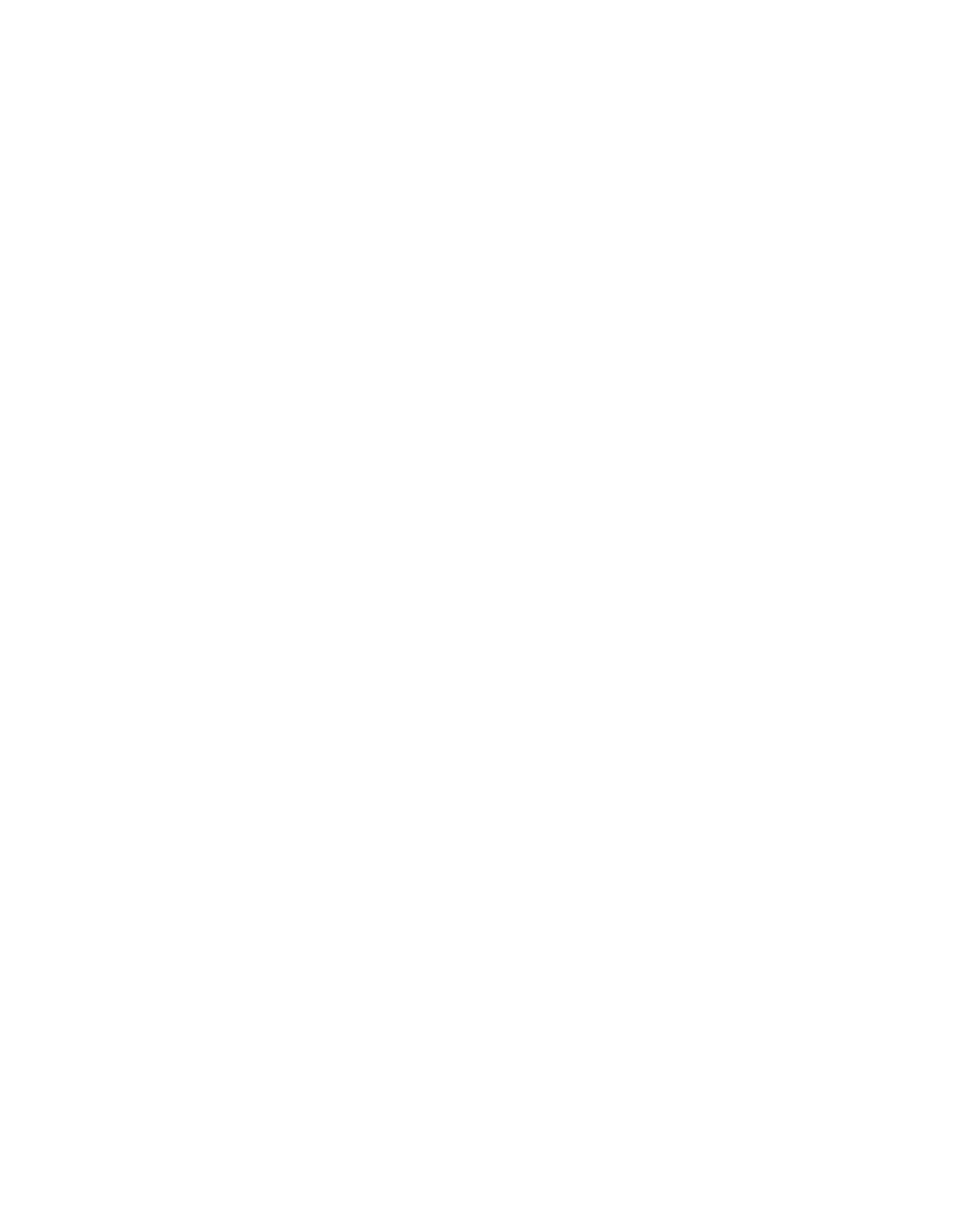#### **QUESTIONS SUBMITTED BY MS. SANCHEZ**

Ms. SANCHEZ. In the past few years, NNSA issued security directives (NAPs) that replace DOE directives. The NAPs were intended to allow more flexibility in implementing security requirements and reduce the costs of security; they provided less rigorous requirements in certain areas such as maintenance of alarm systems and gave more authority to lower level managers to accept risks. Meanwhile, NNSA has favored a system with less independent oversight and instead relied more on the contractor self-assessments and the contractors ability to establish effective safety and security programs and manage risk.

Our House NDAA bill also gives more authority to NNSA, blocking independent on safety and security. We heard from several laboratory directors about burdensome regulations and excessive oversight were hindering productivity at the laboratories.

- Is it your view that NNSA sites conduct effective oversight?
- Do contractors have too little independent oversight, or too much?
- Do you believe that the incident is the result of overly burdensome security requirements, as some have claimed?
- Do you think that NNSA has gone too far in delegating responsibility for making security decisions to its contractors?
- In light of the Y-12 incident, are you concerned that new NAPs may be inconsistent or have fewer requirements than DOE regulations? Will you direct NNSA to rescind these NAPs or allow them to go forward?
- Should independent oversight be strengthened?

Secretary PONEMAN. The Y–12 incident and subsequent Office of Health, Safety and Security (HSS) Independent Oversight inspection identified numerous examples of inadequate Federal oversight by line management and ineffective contractor assurance systems. For example, we learned that NNSA Federal oversight and assessment activities did not effectively evaluate all safeguards and security areas, and the ensuing analyses did not provide an adequate basis to conclude that Departmental assets were being protected at the required levels. We also learned that NNSA performance measures (used to help influence decisions regarding contractor award fees) did not accurately depict actual contractor performance. Self-assessments conducted by both site contractors generally provided more information about the status of processes than of the actual effectiveness of security measures that were in place ''on the ground.'' Contractor self-assessment reports often contained insufficient information regarding security program implementation, failed to identify deficiencies, or lacked the analyses to support conclusions. Consequently, reports did not accurately inform NNSA and contractor line management of the effectiveness of existing security programs to support decisions regarding future security activities. Weaknesses in contractor, site office, and NNSA Headquarters Defense Nuclear Security oversight and assurance systems essentially presented NNSA senior management with an inaccurate picture of the overall health of the protection program at Y–12, thereby missing the opportunity to identify early indicators of problems that might have mitigated the security breach. While these deficiencies were especially pronounced at Y–12, HSS Independent Oversight reviews at other sites have also concluded that contractor assurance systems have not sufficiently matured and that weaknesses persist in NNSA Federal line management oversight.

We believe that rigorous, performance-based, independent oversight is a critical element of DOE's approach to self-regulation, particularly for high consequence facilities and activities such as nuclear operations and nuclear security. The Government remains responsible for these facilities and for the potentially dramatic adverse consequences of failures in nuclear safety and nuclear security, and the Government provides our contractors billions of dollars of indemnification for nuclear accidents. Consequently, we have an obligation to ensure that those contractors are operating these facilities safely and securely. While DOE (including NNSA) line management has the primary responsibility for managing and overseeing contractor performance, our HSS Independent Oversight office has no responsibility for the mission and activities being reviewed. Consequently, HSS is able to provide the Secretary and me, along with line management, objective and unbiased feedback on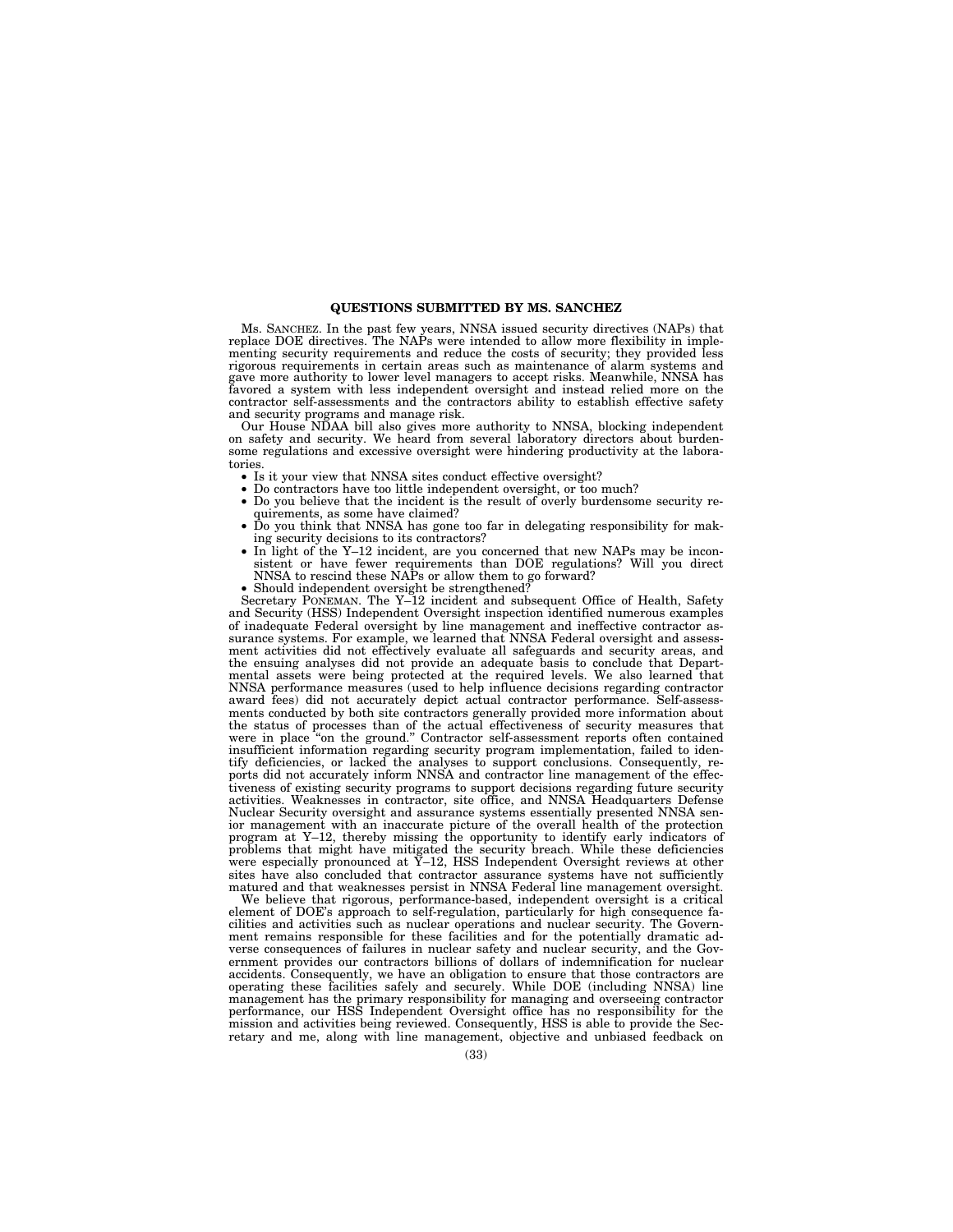performance. We believe that our contractors currently receive an appropriate level of independent oversight.

No, the Y–12 incident was not at all the result of overly burdensome security re-quirements. Over the period of 2009–2010, the Department went through a systematic review to reform all of its safety and security directives. The outcome of that effort was the development of a more concise set of non-duplicative requirements and directives that produce effective protection and efficient operations. Our safety and security regulations and directives identify the necessary requirements to protect workers, the public, the environment, and national security assets. They also provide contractors the flexibility to meet the requirements in the most efficient manner, and are streamlined through consolidation or elimination of duplicative or

unnecessary provisions. The Y–12 incident was partly the result of overly broad delegation of inherently governmental risk acceptance authority to the contractor, which was made without effective Federal review. This inappropriate delegation of responsibility to the contractor was enabled by inappropriate and/or ambiguous provisions in NNSA Policy documents (NAPs). At Y–12, the contractor ''cognizant security authority'' appeared to be unconstrained, with Federal officials deferring to the contractor for most decisions impacting the site security mission.

A number of concerns were identified with security NAPs. In some cases, they provided a less rigorous standard of protection than Departmental directives or were not consistent with Governmentwide security requirements. In other cases, they provide for an inappropriate degree of delegation of risk acceptance authority to contractors. The Secretary and I believe, and the NNSA Administrator agrees, that there should be a single set of DOE security directives governing all Departmental operations, including those of the NNSA. The Administrator will rescind the security NAPs so that they will no longer be applied as a substitute for Departmental requirements. A revised version of NAPs may be utilized to provide additional im-

plementing instructions, consistent with Departmental directives, to NNSA sites. Yes. The Secretary has re-emphasized the importance of HSS Independent Oversight as a critical element of the Department's governance approach, and past GAO reviews have pointed to the importance of and need to strengthen independent oversight. The Secretary has also directed HSS Independent Oversight to undertake more rigorous inspections, to include force-on-force performance testing of the pro-tection of special nuclear material at all Category I sites over a 12 month period. For many years, HSS Independent Oversight has implemented a rigorous force-onforce performance testing program that has been regarded by the U.S. Nuclear Command and Control System staff as a model for Federal agencies with nuclear security missions. The Secretary has also directed HSS Independent Oversight to further enhance that program by expanding the scope and variety of performance testing methods utilized to assess the readiness of DOE/NNSA site protection systems against a broader spectrum of threats and adversary capabilities. Performance testing methodologies will include no-notice and limited notice testing to obtain a more realistic assessment of site response capabilities.

Ms. SANCHEZ. As GAO asked, why does HSS not have the power to enforce its own recommendations?

Secretary PONEMAN. The role of the HSS Independent Oversight office is to conduct appraisals to evaluate the performance of DOE line organizations and contractors, and to identify deficiencies where they are detected. HSS Independent Oversight may also provide recommendations to DOE line management on approaches to addressing the deficiencies. DOE line management and its contractors are required by Departmental directive to evaluate deficiencies identified by HSS Independent Oversight, including identifying the reasons for the deficiencies, and to develop and implement corrective actions plans for problems identified as ''significant deficiencies''. Our DOE field offices and contractors are accountable to the head of their respective program offices, such as the NNSA Administrator, and ultimately to the Secretary and me for ensuring that problems are adequately and promptly addressed. HSS Independent Oversight has the authority to monitor implementation of those corrective measures and to report back to senior program office officials and to me if there are any concerns as to responsiveness or effectiveness of actions. This arrangement appropriately places the responsibility and accountability for corrective actions with DOE line management, with HSS Independent Oversight serving to monitor the effectiveness of actions on behalf of the Secretary and Deputy Secretary.

Ms. SANCHEZ. Please provide any report or analysis that Department of Energy/ NNSA may produce on whether security should be transferred to the Department of Defense, including costs, legal issues, and whether the deficiencies that led to the failures would/could be avoided if security was shifted to the military?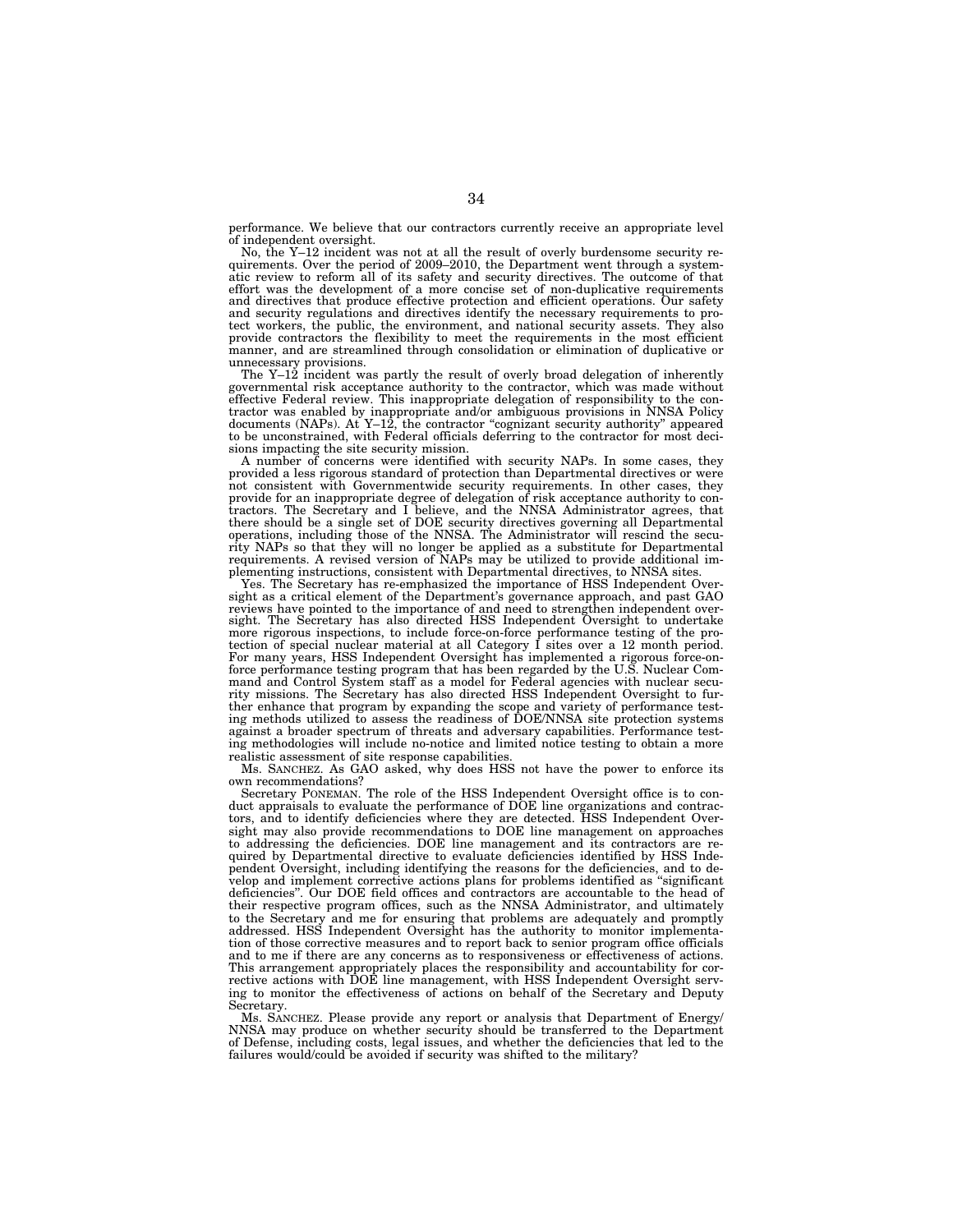Secretary PONEMAN. The Department of Energy (including the NNSA) has not produced any report or analysis on the subject of transferring responsibility for security to the Department of Defense.

Ms. SANCHEZ. How would the House National Defense Authorization provisions impact Federal oversight of security operations? What are the benefits and risks of these provisions? Please provide your views on these provisions.

Secretary PONEMAN. The Department of Energy, including the National Nuclear Security Administration (NNSA), strongly oppose certain sections of the bill because they would unduly restrict the authority of the Secretary of Energy, weaken safety standards, and/or fundamentally alter the nature of the relationship between the Department and its contractors.

Sections 3113 and 3133 would excessively restrict the authority of the Secretary of Energy to oversee the management and operations of the NNSA. They would restrict the Secretary's ability to select the most appropriate oversight mechanism for its contractors. While we recognize that performance-based standards are an effective tool and may be sufficient for some low hazard/consequence activities, we believe that the Department must retain the ability to select the oversight mechanism that best protects national security interests for a given project, particularly for high hazard/consequence activities, such as operation of nuclear facilities or protection of special nuclear materials. The bill hampers our ability to tailor our approach to the needs of the Government. Limiting the Department's ability to oversee contracts as appropriate may lead to more inefficiency and waste, not less. The fact that the Department's mandate is to provide adequate protection for its workers and the public while managing unique hazards as it conducts high-consequence activities, such as nuclear safety and security, makes it particularly important that the Department retain the ability to use all necessary tools to fulfill its mission. We believe that independent oversight of safety and security standards, by an organization outside the line management chain that does not have conflicting priorities, is an important protection for the health and safety of our workers and the public. Given the nature and complexity of its mission, and, in particular, its obligation to preserve and protect America's national nuclear safety and security, the Department must address a number of unique, complex safety and security issues. We believe that it is essential for the Department to retain flexibility to safeguard against those unique risks, using all of the tools that science and our experience in this area afford. The proposed bill limits our ability to determine how best to execute the Department's mission safely, securely, and effectively.

Section 3115 would mandate that the NNSA alone establish and oversee health, safety and security at its facilities. Independent oversight of safety and security is an important protection for the health and safety of our workers and the public. The provision would also exempt the NNSA from the Department's existing process to enforce and ensure accountability for meeting safety and security requirements. Similarly, the bill would restrict the Department's ability to prescribe health and safety regulations regarding non nuclear activities that are more stringent than Occupational Safety and Health Administration standards, by requiring waivers to permit use of more stringent standards. While we believe in the importance of streamlining regulatory burdens, we believe that the Department must be able to prescribe a safety regime that meets its unique needs without having to use waivers to do so.

Ms. SANCHEZ. NNSA knew about the alarm rate, the broken cameras, and the overreliance on compensatory measures.

• Why did site officials not intervene to fix these failures in a timely manner?

• Why were compensatory measures allowed to become in effect an indefinite solution?

Ms. MILLER. NNSA did not know all the details of the situation. Please see answers below.

Site officials did not intervene because they lacked perspective on the impact that broken PIDAS cameras and an excessive number of compensatory measures would have on overall system effectiveness. They were involved in neither setting maintenance priority for the PIDAS cameras nor the approval of compensatory measures because local implementation of the NNSA directives in effect at the time placed those decisions with the contractor.

From the contractor's perspective, compensatory measures were often less expensive and the incentive to repair was not sufficiently high to require immediate action. From a site office perspective, the contractor was viewed as following a process in line with NNSA policy and expectation. At the same time, the site vulnerability analysis team was used to assign case specific compensatory measures and did not look at the broader implications of individual decisions.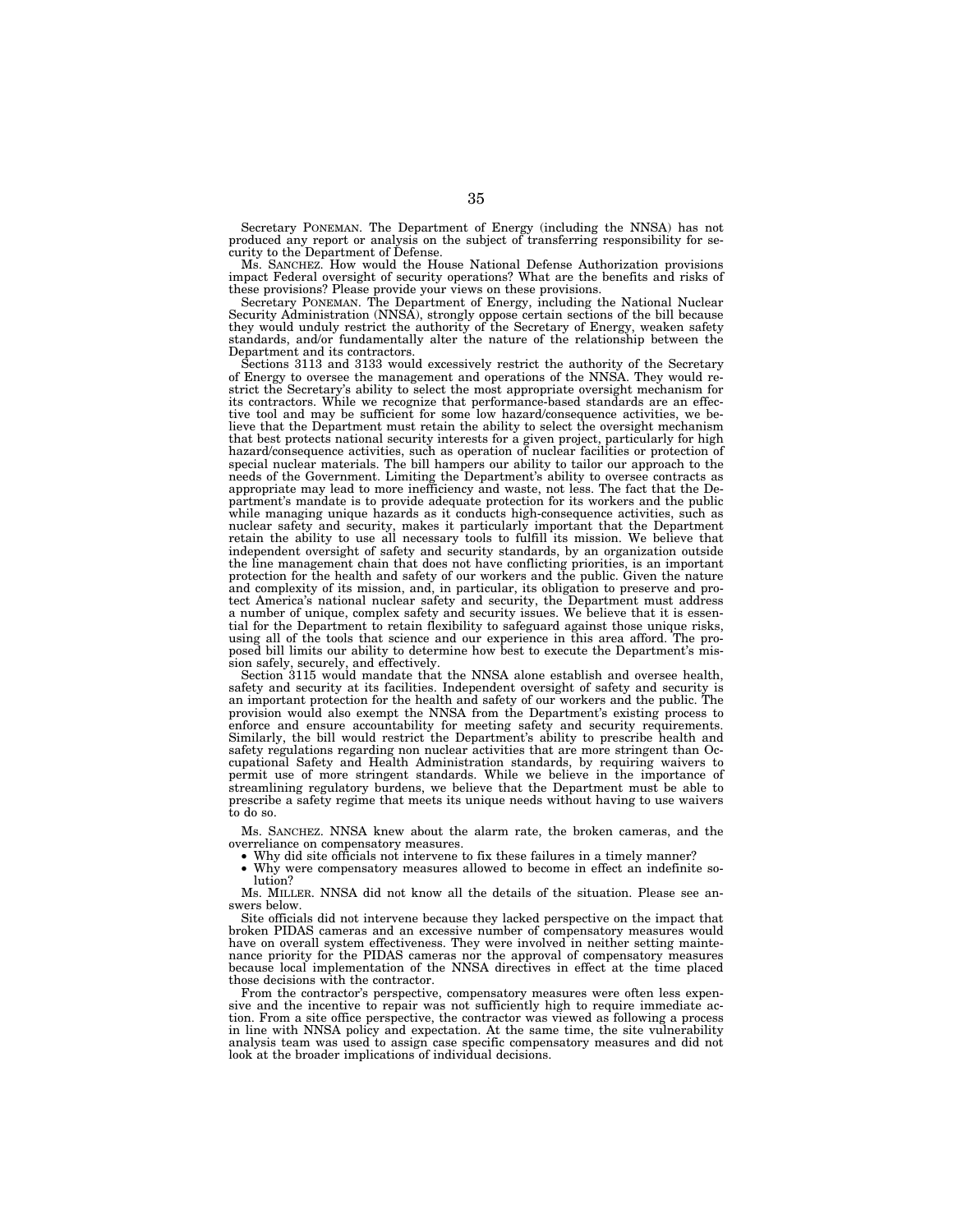Ms. SANCHEZ. In the past few years, NNSA issued security directives (NAPs) that replace DOE directives. The NAPs were intended to allow more flexibility in implementing security requirements and reduce the costs of security; they provided less rigorous requirements in certain areas such as maintenance of alarm systems and gave more authority to lower level managers to accept risks. Meanwhile, NNSA has favored a system with less independent oversight and instead relied more on the contractor self-assessments and the contractors ability to establish effective safety and security programs and manage risk.

Our House NDAA bill also gives more authority to NNSA, blocking independent on safety and security. We heard from several laboratory directors about burdensome regulations and excessive oversight were hindering productivity at the laboratories. • Is it your view that NNSA sites conduct effective oversight? • Do contractors have too little independent oversight, or too much? • Do you believe that the incident is the result of overly burdensome security re-

- 
- 
- quirements, as some have claimed? Do you think that NNSA has gone too far in delegating responsibility for mak-
- ing security decisions to its contractors? In light of the Y–12 incident, are you concerned that new NAPs may be incon-
- $S$  in fight of the  $T-12$  incident, are you concerned that flew NATs may be inconsistent or have fewer requirements than DOE regulations? Will you direct NNSA to rescind these NAPs or allow them to go forward?
- 

NNSA to rescind these NAPs or allow them to go forward? • Should independent oversight be strengthened? Ms. MILLER. The Y–12 incident and subsequent Office of Health, Safety and Security (HSS) Independent Oversight inspection identified numerous examples of inadequate Federal oversight by line management and ineffective contractor assurance systems. For example, we learned that NNSA Federal oversight and assessment activities did not effectively evaluate all safeguards and security areas, and the ensu-<br>ing analyses did not provide an adequate basis to conclude that Departmental assets<br>were being protected at the required levels. We als ance measures (used to help influence decisions regarding contractor award fees) did<br>not accurately depict actual contractor performance. Self-assessments conducted by<br>both site contractors generally provided more informat esses than of the actual effectiveness of security measures that were in place "on the ground." Contractor self-assessment reports often contained insufficient information regarding security program implementation, failed to identify deficiencies, or lacked the analyses to support conclusions. Consequently, reports did not accurately inform NNSA and contractor line management of the effectiveness of existing security programs to support decisions regarding future security activities. Weaknesses in contractor, site office, and NNSA Headquarters Defense Nuclear Security oversight and assurance systems essentially presented NNSA senior management with an inaccurate picture of the overall health of the protection program at Y–12, thereby missing the opportunity to identify early indicators of problems that might have mitigated the security breach. While these deficiencies were especially pronounced at Y–12, HSS Independent Oversight reviews at other sites have also concluded that contractor assurance systems have not sufficiently matured and that weaknesses persist in NNSA Federal line management oversight.

We believe that rigorous, performance-based, independent oversight is a critical element of DOE's approach to self-regulation, particularly for high consequence facilities and activities such as nuclear operations and nuclear security. The Government remains responsible for these facilities and for the potentially dramatic adverse consequences of failures in nuclear safety and nuclear security, and the Government provides our contractors billions of dollars of indemnification for nuclear accidents. Consequently, we have an obligation to ensure that those contractors are operating these facilities safely and securely. While DOE (including NNSA) line management has the primary responsibility for managing and overseeing contractor performance, our HSS Independent Oversight office has no responsibility for the mission and activities being reviewed. Consequently, HSS is able to provide the Secretary and me, along with line management, objective and unbiased feedback on performance. We believe that our contractors currently receive an appropriate level of independent oversight.

No, the Y–12 incident was not at all the result of overly burdensome security requirements. Over the period of 2009–2010, the Department went through a systematic review to reform all of its safety and security directives. The outcome of that effort was the development of a more concise set of non-duplicative requirements and directives that produce effective protection and efficient operations. Our safety and security regulations and directives identify the necessary requirements to protect workers, the public, the environment, and national security assets. They also provide contractors the flexibility to meet the requirements in the most efficient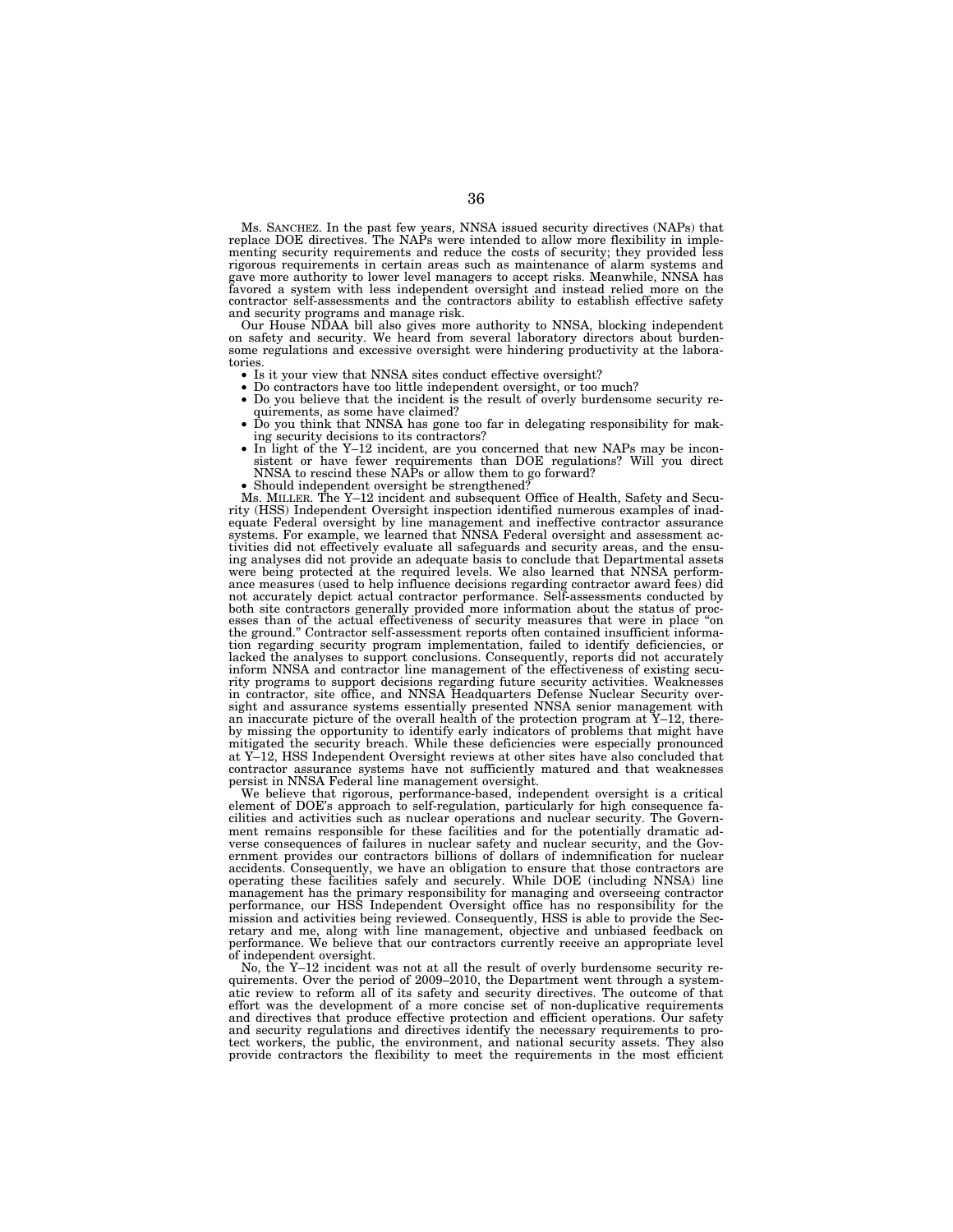manner, and are streamlined through consolidation or elimination of duplicative or unnecessary provisions.

The Y–12 incident was partly the result of overly broad delegation of inherently governmental risk acceptance authority to the contractor, which was made without effective Federal review. This inappropriate delegation of responsibility to the contractor was enabled by inappropriate and/or ambiguous provisions in NNSA Policy documents (NAPs). At Y–12, the contractor ''cognizant security authority'' appeared to be unconstrained, with Federal officials deferring to the contractor for most decisions impacting the site security mission.

A number of concerns were identified with security NAPs. In some cases, they provided a less rigorous standard of protection than Departmental directives or were not consistent with Governmentwide security requirements. In other cases, they provide for an inappropriate degree of delegation of risk acceptance authority to contractors. The Secretary and I believe, and the NNSA Administrator agrees, that there should be a single set of DOE security directives governing all Departmental operations, including those of the NNSA. The Administrator will rescind the security NAPs so that they will no longer be applied as a substitute for Departmental requirements. A revised version of NAPs may be utilized to provide additional implementing instructions, consistent with Departmental directives, to NNSA sites.

Yes. The Secretary has re-emphasized the importance of HSS Independent Oversight as a critical element of the Department's governance approach, and past GAO reviews have pointed to the importance of and need to strengthen independent oversight. The Secretary has also directed HSS Independent Oversight to undertake more rigorous inspections, to include force-on-force performance testing of the protection of special nuclear material at all Category I sites over a 12 month period. For many years, HSS Independent Oversight has implemented a rigorous force-onforce performance testing program that has been regarded by the U.S. Nuclear Command and Control System staff as a model for Federal agencies with nuclear security missions. The Secretary has also directed HSS Independent Oversight to further enhance that program by expanding the scope and variety of performance testing methods utilized to assess the readiness of DOE/NNSA site protection systems against a broader spectrum of threats and adversary capabilities. Performance testing methodologies will include no-notice and limited notice testing to obtain a more realistic assessment of site response capabilities.

Ms. SANCHEZ. NNSA announced a return to incorporating security operations within one prime contract that would also cover operations.

- Please provide a copy of the analysis that preceded this decision.
- How will the change to the contracting structure fix these problems? What risks, challenges or uncertainties does it create?
- Will the prime be allowed to sub-contract security operations? Why not?
- How will the new contracting structure allow for strengthened Federal over-sight over security operations?
- Will NNSA/DOE be able to have access to the security contractor?
- Are there any expected cost savings? How much?

Ms. MILLER. The decision to assign the WSI contract under B&W at Y–12 until the new contract is awarded was made to promptly address issues at the site.

The change in contract structure will ensure full integration of all aspects of the safeguards and security program under a single management structure. The July 28, 2012, security breach at Y–12 exposed weaknesses in integrating critical security functions where the separate incumbent contractors shared responsibilities for the overall safeguards and security program.

The prime contractor will not be allowed to sub-contract security operations in the combined Y–12/Pantex contract. This restriction was made to ensure that NNSA has direct oversight of the entire breadth of Security operations.

Consolidating security work with plant operations will facilitate more streamlined and focused Federal oversight by eliminating the need for the Government to manage multiple contracts that require integrated activities at one site.

Yes, the decision to preclude subcontracting Security operations was done to ensure that NNSA has direct access to the entire breadth of Security operations.

Previous NNSA analysis has indicated that enveloping security services within the M&O contract will likely result in increased costs to the Government; however, the potential risks associated with a diversified contractual approach in the current Y–12 environment required an immediate remedy.

Ms. SANCHEZ. Please provide any report or analysis that Department of Energy/ NNSA may produce on whether security should be transferred to the Department of Defense, including costs, legal issues, and whether the deficiencies that led to the failures would/could be avoided if security was shifted to the military?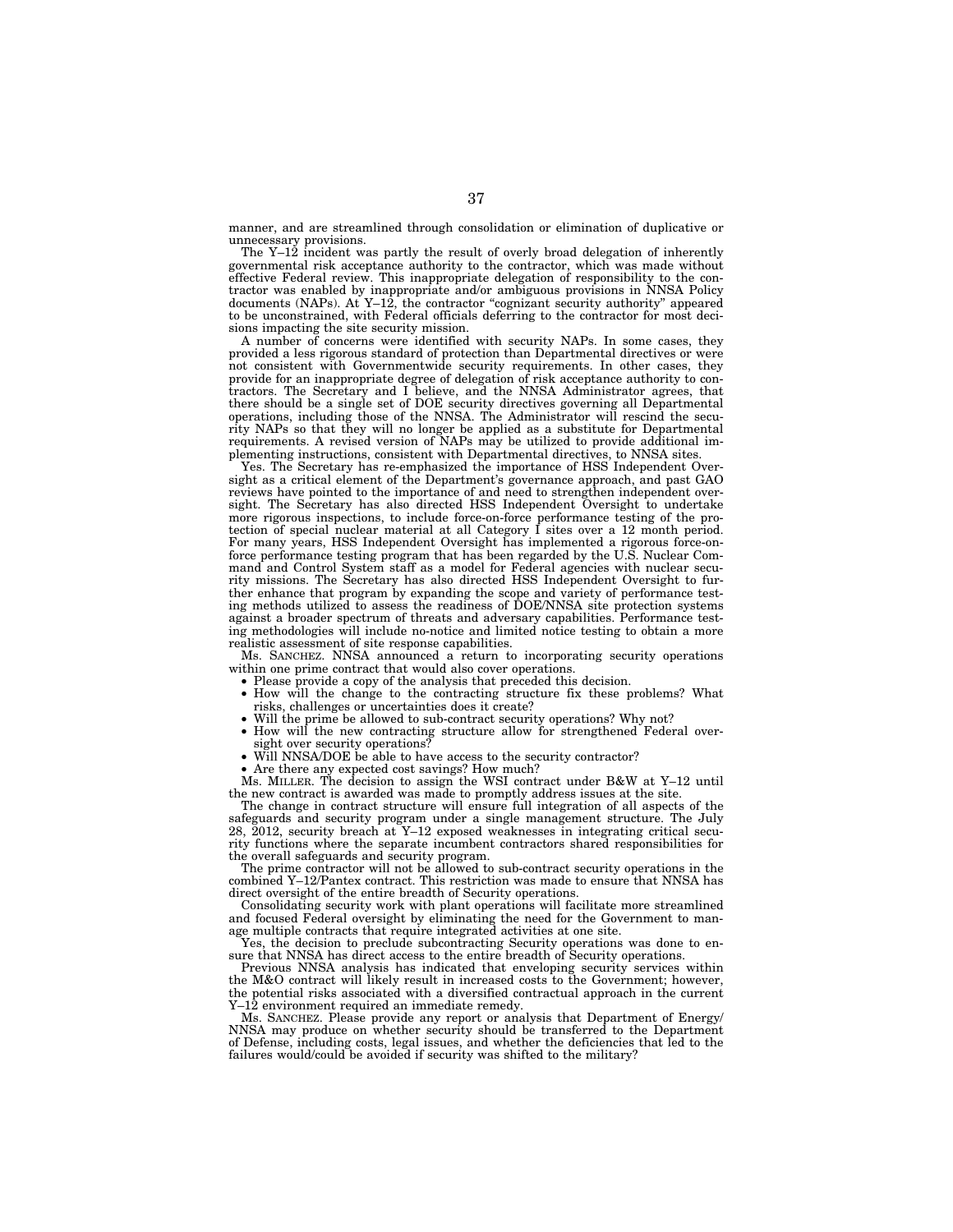Ms. MILLER. NNSA has not produced any report or analysis regarding the subject of transferring responsibility for security to the Department of Defense. This effort would require collaboration between both organizations to properly address and respond appropriately to the question.

Ms. SANCHEZ. How would the House National Defense Authorization provisions impact Federal oversight of security operations? What are the benefits and risks of these provisions? Please provide your views on these provisions.

Ms. MILLER. The Administration strongly opposes sections 3202, 3115, 3113, and 3151. These provisions severely hamper external, independent oversight by the Defense Nuclear Facilities Safety Board; move regulatory authority from independent offices and agencies to the NNSA Administrator; require a weaker standard of contractor governance, management, and oversight; and eliminate DOE's flexibility to determine the appropriate means of assessing the unique risks that it confronts in its facilities. By lowering safety standards for the nuclear weapons complex and reducing requested funding for health, safety, and security, these provisions would weaken protections for workers and the general public.

Sections 3113 would excessively restrict the authority of the Secretary of Energy to oversee the management and operations of the NNSA. This section would restrict the Secretary's ability to select the most appropriate oversight mechanism for its contractors.

The term ''performance-based standards'' is referenced under section 3113, states with respect to a covered contract, means that contract includes the use of performance work statements that set forth contact requirements in clear, specific, and objective terms with measurable outcomes. The definition listed in section 3113, does not accurately reflect the NNSA performance-based approach, which is being implemented to include a comprehensive and detailed method with performance testing evaluation of specific security operations and activities to determine security program effectiveness. Additionally, NNSA must retain the ability to select the best oversight mechanism given its high security hazard/consequence activities, such as operation of nuclear facilities and protection of special nuclear materials. The fact that the NNSA's mandate is to provide adequate protection for its workers and assets while managing unique hazards as it conducts high-consequence activities (e.g., nuclear security) makes it particularly important that the NNSA retain the ability to use all necessary tools to fulfill its mission. The proposed bill limits our ability to determine how best to execute the NNSA's mission securely and effectively.

Within the NNSA, we recognize a need for a Headquarters security assessment element between the site level and the independent oversight provided by the Office of Health, Safety, and Security. NNSA is establishing a Performance Assessment Division within the Office of Defense Nuclear Security for security assessment of contractors and Federal field organization performance, including no-notice and/or short notice evaluations. The division will also assess training effectiveness, policy implementation, and the proper execution of vulnerability assessments. This entity will be used to verify that security programs are properly implemented and provide a nuclear security enterprise viewpoint to NNSA senior leadership.

Section 3115 would mandate that the NNSA alone establish and oversee health, safety, and security at its facilities, which would deprive NNSA of an essential function provided by the HSS Office of Independent Oversight. The Office of Independent Oversight is an important independent element, which assists in the inspection process of our facilities and assets. The provision would hamper existing function to enforce and ensure accountability for meeting security requirements. Similarly, the bill would restrict the NNSA's ability to prescribe health and security regulations regarding non-nuclear activities that are more stringent than Occupational Safety and Health Administration standards by requiring waivers to permit use of more stringent standards. We believe that the NNSA must be able to prescribe a regime that meets its unique needs without having to use waivers.

Ms. SANCHEZ. What was the cost of shutting down Y–12 site following the incident, and was there any impact on schedule for programs?

Ms. MILLER. The actual cost accounted for by Y–12 was approximately \$2.9M primarily for the fully burdened labor rates of those people who could not perform their primary/alternative duties during the shutdown. B&W Y–12 made up any schedule challenges created during the security shutdown and completed all primary deliverables scheduled for the year. While they made up the schedule using overtime as needed, the overtime costs for the year were considerably less than programmed for the year in the rates. This was accomplished by the contractor reducing overtime throughout the year in an effort to create savings. When the security event happened, they were executing at less than 50% overtime compared to